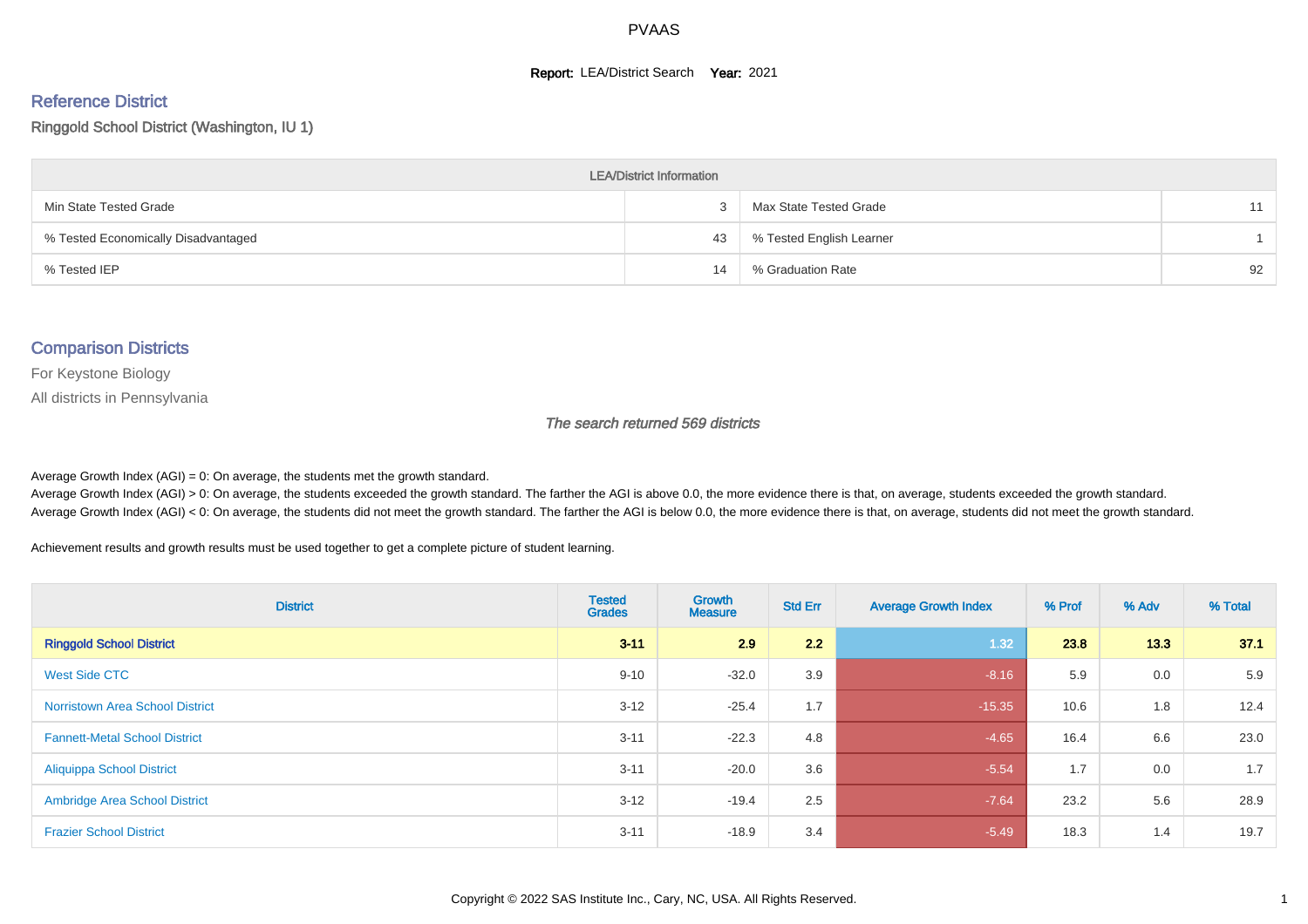| <b>District</b>                                    | <b>Tested</b><br><b>Grades</b> | Growth<br><b>Measure</b> | <b>Std Err</b> | <b>Average Growth Index</b> | % Prof | % Adv   | % Total |
|----------------------------------------------------|--------------------------------|--------------------------|----------------|-----------------------------|--------|---------|---------|
| <b>Ringgold School District</b>                    | $3 - 11$                       | 2.9                      | 2.2            | 1.32                        | 23.8   | 13.3    | 37.1    |
| <b>Big Beaver Falls Area School District</b>       | $3 - 11$                       | $-17.9$                  | 2.8            | $-6.27$                     | 9.4    | 2.8     | 12.2    |
| <b>Muhlenberg School District</b>                  | $3 - 10$                       | $-17.8$                  | 1.9            | $-9.34$                     | 12.4   | 4.6     | 17.0    |
| <b>York City School District</b>                   | $3 - 12$                       | $-17.7$                  | 1.8            | $-10.05$                    | 3.2    | 0.7     | 3.9     |
| <b>Cheltenham School District</b>                  | $3 - 11$                       | $-17.6$                  | 2.0            | $-8.74$                     | 24.4   | 8.3     | 32.6    |
| Imhotep Institute Charter High School              | $9 - 11$                       | $-17.6$                  | 5.8            | $-3.03$                     | 15.4   | 0.0     | 15.4    |
| <b>Williamsburg Community School District</b>      | $3 - 11$                       | $-16.9$                  | 4.1            | $-4.14$                     | 22.4   | $0.0\,$ | 22.4    |
| <b>Allentown City School District</b>              | $3 - 12$                       | $-16.9$                  | 1.4            | $-12.37$                    | 5.9    | 0.4     | 6.3     |
| <b>Chartiers-Houston School District</b>           | $3 - 10$                       | $-16.5$                  | 3.5            | $-4.79$                     | 26.3   | 6.6     | 32.9    |
| Meyersdale Area School District                    | $3 - 11$                       | $-16.1$                  | 3.3            | $-4.94$                     | 20.3   | 5.8     | 26.1    |
| <b>Washington School District</b>                  | $3 - 11$                       | $-15.9$                  | 2.9            | $-5.44$                     | 12.9   | 1.7     | 14.7    |
| <b>North Hills School District</b>                 | $3 - 11$                       | $-15.8$                  | 1.8            | $-8.84$                     | 26.4   | 19.8    | 46.2    |
| La Academia Partnership Charter School             | $6 - 11$                       | $-15.5$                  | 5.7            | $-2.70$                     | 2.3    | 0.0     | 2.3     |
| <b>Turkeyfoot Valley Area School District</b>      | $3 - 12$                       | $-15.4$                  | 5.8            | $-2.66$                     | 3.8    | $3.8\,$ | 7.6     |
| <b>Lincoln Park Performing Arts Charter School</b> | $7 - 11$                       | $-14.9$                  | 2.7            | $-5.45$                     | 39.3   | 8.9     | 48.2    |
| Philadelphia Academy Charter School                | $3 - 11$                       | $-14.7$                  | 2.7            | $-5.42$                     | 21.6   | 3.9     | 25.5    |
| <b>Hanover Area School District</b>                | $3 - 11$                       | $-14.7$                  | 4.7            | $-3.13$                     | 12.1   | 3.0     | 15.2    |
| <b>Executive Education Academy Charter School</b>  | $3 - 10$                       | $-14.6$                  | 3.0            | $-4.81$                     | 8.5    | 1.2     | 9.8     |
| <b>Shade-Central City School District</b>          | $3 - 11$                       | $-14.6$                  | 4.0            | $-3.68$                     | 9.6    | 0.0     | 9.6     |
| <b>Northwestern School District</b>                | $3 - 11$                       | $-14.6$                  | 3.2            | $-4.51$                     | 32.5   | 13.7    | 46.2    |
| <b>Butler Area School District</b>                 | $3 - 11$                       | $-14.1$                  | 1.5            | $-9.60$                     | 26.4   | 11.1    | 37.5    |
| <b>Greater Latrobe School District</b>             | $3 - 11$                       | $-14.1$                  | 2.0            | $-7.14$                     | 41.0   | 12.6    | 53.6    |
| <b>California Area School District</b>             | $3 - 10$                       | $-13.7$                  | 4.5            | $-3.06$                     | 41.7   | 16.7    | 58.3    |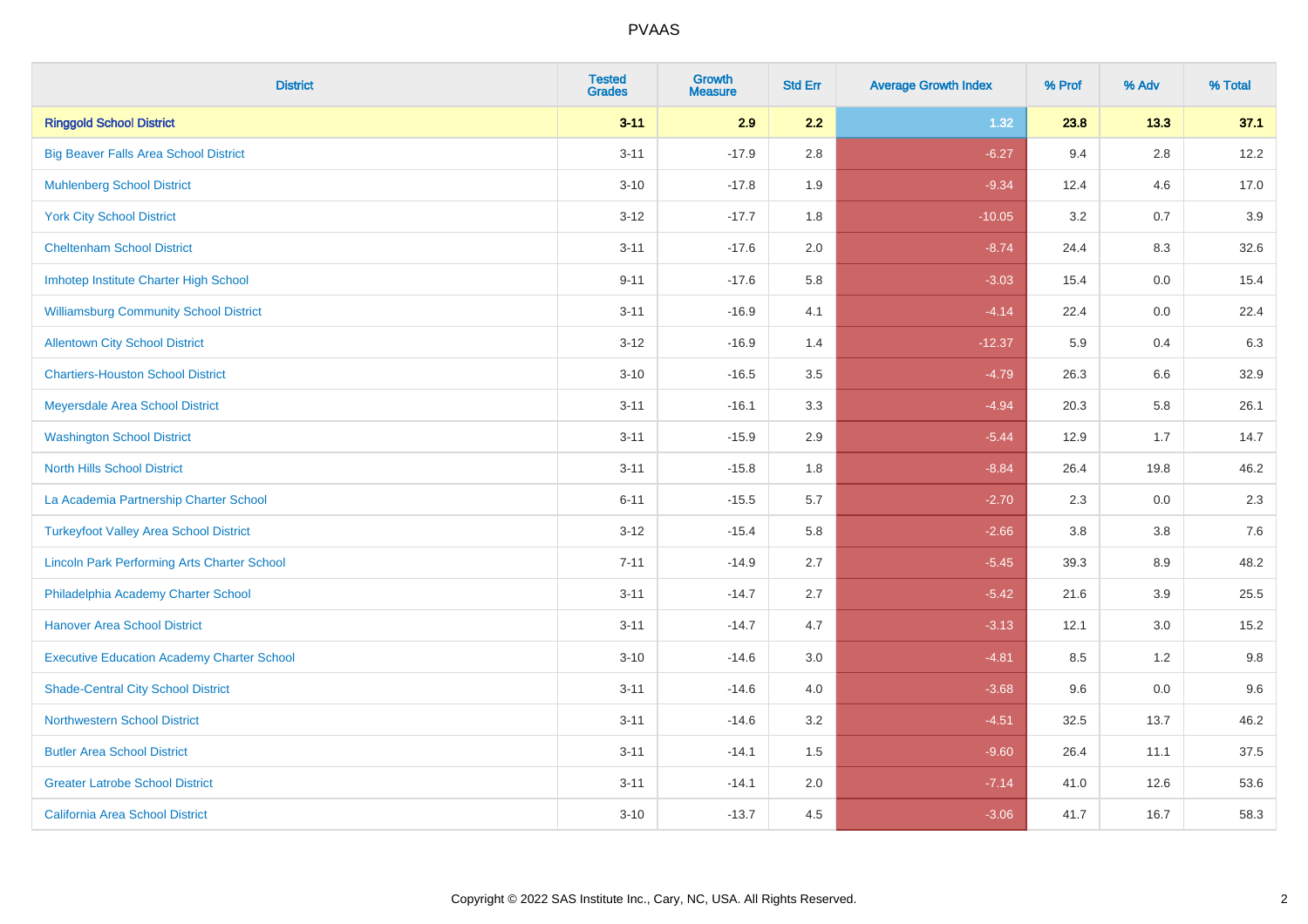| <b>District</b>                                | <b>Tested</b><br><b>Grades</b> | <b>Growth</b><br><b>Measure</b> | <b>Std Err</b> | <b>Average Growth Index</b> | % Prof | % Adv   | % Total |
|------------------------------------------------|--------------------------------|---------------------------------|----------------|-----------------------------|--------|---------|---------|
| <b>Ringgold School District</b>                | $3 - 11$                       | 2.9                             | 2.2            | 1.32                        | 23.8   | 13.3    | 37.1    |
| <b>New Castle Area School District</b>         | $3 - 12$                       | $-13.6$                         | 2.3            | $-5.99$                     | 17.6   | $2.0\,$ | 19.5    |
| <b>Central Fulton School District</b>          | $3 - 11$                       | $-13.3$                         | 3.2            | $-4.20$                     | 18.1   | 9.7     | 27.8    |
| <b>Panther Valley School District</b>          | $3 - 12$                       | $-13.3$                         | 3.2            | $-4.10$                     | 31.5   | 4.1     | 35.6    |
| <b>Greenville Area School District</b>         | $3 - 11$                       | $-13.2$                         | 3.0            | $-4.45$                     | 32.1   | 4.6     | 36.7    |
| Morrisville Borough School District            | $3 - 11$                       | $-13.1$                         | 3.7            | $-3.52$                     | 4.9    | 1.6     | 6.6     |
| <b>Tussey Mountain School District</b>         | $3 - 12$                       | $-13.0$                         | 3.3            | $-3.93$                     | 11.1   | 3.2     | 14.3    |
| <b>Riverview School District</b>               | $3 - 11$                       | $-13.0$                         | 4.0            | $-3.29$                     | 43.1   | 7.8     | 51.0    |
| <b>Pittsburgh School District</b>              | $3 - 11$                       | $-13.0$                         | 1.1            | $-12.25$                    | 16.1   | 6.5     | 22.6    |
| <b>Tacony Academy Charter School</b>           | $3 - 11$                       | $-12.9$                         | 3.3            | $-3.90$                     | 8.6    | 1.4     | 10.0    |
| <b>Central Cambria School District</b>         | $3 - 11$                       | $-12.7$                         | 2.3            | $-5.61$                     | 19.4   | 7.4     | 26.9    |
| <b>Neshannock Township School District</b>     | $3 - 10$                       | $-12.5$                         | 2.7            | $-4.73$                     | 29.0   | 13.0    | 42.0    |
| <b>Ellwood City Area School District</b>       | $3 - 11$                       | $-12.5$                         | 3.1            | $-4.00$                     | 26.7   | 8.7     | 35.4    |
| <b>Southmoreland School District</b>           | $3 - 11$                       | $-12.5$                         | 3.1            | $-4.04$                     | 33.3   | 15.5    | 48.8    |
| <b>Wilkes-Barre Area School District</b>       | $3 - 11$                       | $-12.4$                         | 2.4            | $-5.18$                     | 14.2   | 3.7     | 17.9    |
| <b>Hanover Public School District</b>          | $3 - 11$                       | $-12.4$                         | 2.7            | $-4.50$                     | 22.7   | $6.2\,$ | 28.9    |
| <b>Girard School District</b>                  | $3 - 11$                       | $-12.3$                         | 2.6            | $-4.76$                     | 29.7   | 18.9    | 48.6    |
| <b>Dunmore School District</b>                 | $3 - 11$                       | $-12.2$                         | 2.7            | $-4.51$                     | 15.0   | 5.3     | 20.4    |
| <b>Mcguffey School District</b>                | $3 - 11$                       | $-12.1$                         | 3.0            | $-4.06$                     | 12.8   | 5.9     | 18.6    |
| Jefferson-Morgan School District               | $3 - 10$                       | $-12.0$                         | 3.9            | $-3.09$                     | 28.6   | 6.1     | 34.7    |
| <b>West Mifflin Area School District</b>       | $3 - 12$                       | $-11.9$                         | 2.5            | $-4.77$                     | 15.9   | 4.0     | 19.9    |
| <b>Windber Area School District</b>            | $3 - 11$                       | $-11.9$                         | 3.0            | $-3.94$                     | 41.0   | 10.3    | 51.3    |
| Lehigh Valley Charter High School For The Arts | $9 - 10$                       | $-11.8$                         | 2.5            | $-4.76$                     | 28.9   | 5.7     | 34.6    |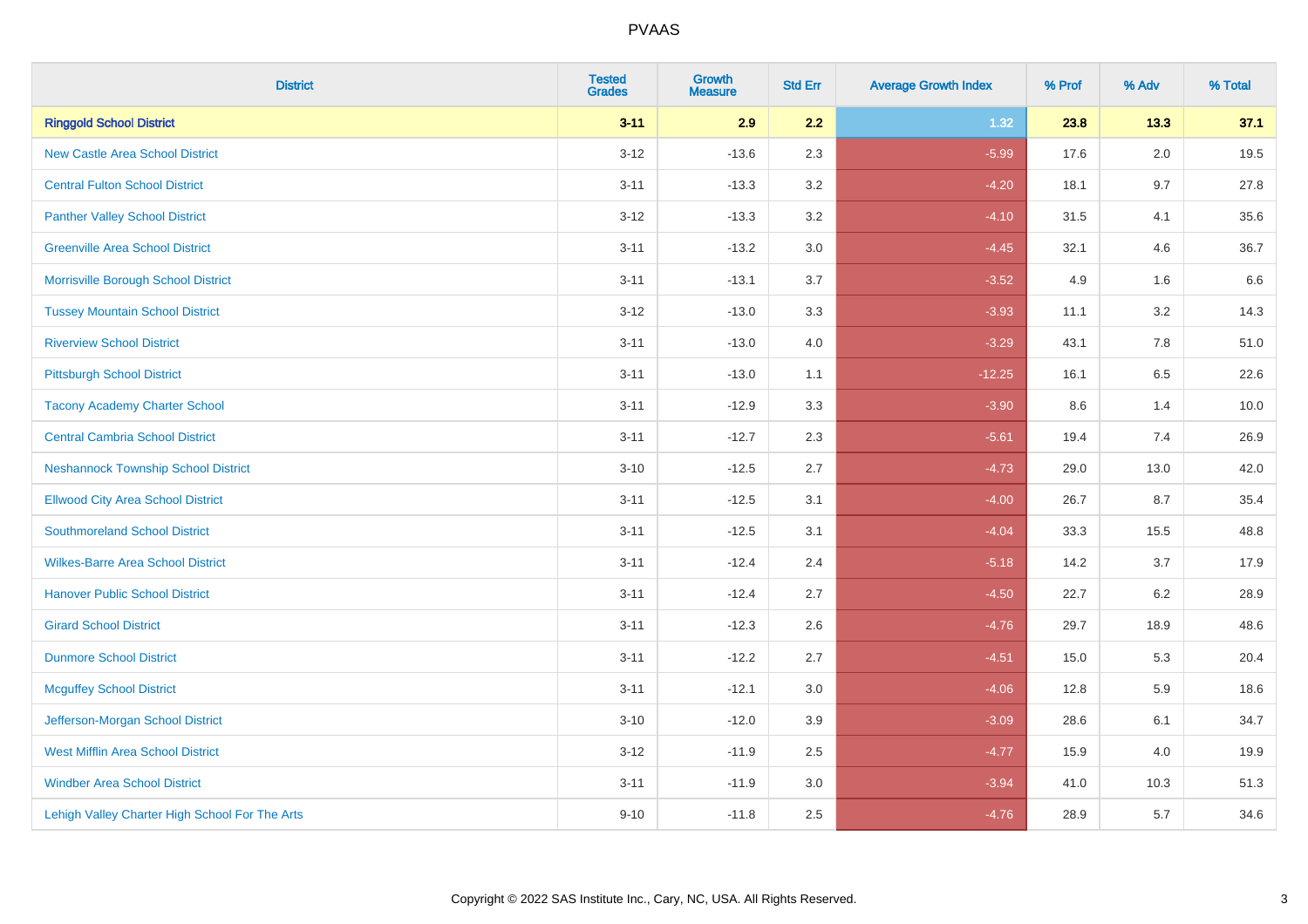| <b>District</b>                               | <b>Tested</b><br><b>Grades</b> | <b>Growth</b><br><b>Measure</b> | <b>Std Err</b> | <b>Average Growth Index</b> | % Prof | % Adv   | % Total |
|-----------------------------------------------|--------------------------------|---------------------------------|----------------|-----------------------------|--------|---------|---------|
| <b>Ringgold School District</b>               | $3 - 11$                       | 2.9                             | 2.2            | 1.32                        | 23.8   | 13.3    | 37.1    |
| <b>Derry Area School District</b>             | $3 - 11$                       | $-11.8$                         | 2.6            | $-4.53$                     | 34.8   | 6.1     | 40.9    |
| <b>Moniteau School District</b>               | $3 - 11$                       | $-11.8$                         | 2.9            | $-4.07$                     | 22.6   | $5.0\,$ | 27.6    |
| Jefferson County-Dubois AVTS                  | $9 - 11$                       | $-11.7$                         | 3.1            | $-3.72$                     | 17.6   | 2.8     | 20.4    |
| <b>Williamsport Area School District</b>      | $3 - 11$                       | $-11.7$                         | 1.4            | $-8.29$                     | 18.2   | 10.5    | 28.7    |
| <b>Forbes Road School District</b>            | $3 - 11$                       | $-11.5$                         | 4.7            | $-2.43$                     | 23.1   | 10.3    | 33.3    |
| <b>Old Forge School District</b>              | $3 - 12$                       | $-11.3$                         | 3.1            | $-3.62$                     | 28.6   | 13.2    | 41.8    |
| <b>Burgettstown Area School District</b>      | $3 - 11$                       | $-11.2$                         | 3.2            | $-3.46$                     | 16.0   | 2.7     | 18.7    |
| <b>Mid Valley School District</b>             | $3 - 10$                       | $-11.1$                         | 2.7            | $-4.07$                     | 28.3   | 8.1     | 36.4    |
| Lackawanna Trail School District              | $3 - 10$                       | $-11.0$                         | 3.3            | $-3.35$                     | 13.1   | 18.0    | 31.2    |
| <b>York Co School Of Technology</b>           | $9 - 12$                       | $-10.9$                         | 1.6            | $-6.79$                     | 22.6   | 4.0     | 26.6    |
| <b>East Lycoming School District</b>          | $3 - 11$                       | $-10.9$                         | 2.1            | $-5.08$                     | 22.5   | 8.2     | 30.8    |
| Jim Thorpe Area School District               | $3 - 11$                       | $-10.9$                         | 2.4            | $-4.48$                     | 19.5   | 6.0     | 25.5    |
| <b>Ligonier Valley School District</b>        | $3 - 11$                       | $-10.8$                         | 3.1            | $-3.43$                     | 34.1   | 5.8     | 39.9    |
| <b>General Mclane School District</b>         | $3 - 11$                       | $-10.7$                         | 2.4            | $-4.40$                     | 34.0   | 15.6    | 49.6    |
| <b>Mohawk Area School District</b>            | $3 - 11$                       | $-10.5$                         | 2.8            | $-3.75$                     | 35.1   | 10.6    | 45.7    |
| <b>Kennett Consolidated School District</b>   | $3 - 11$                       | $-10.4$                         | 1.7            | $-6.27$                     | 28.7   | 14.0    | 42.7    |
| <b>Commodore Perry School District</b>        | $3 - 11$                       | $-10.4$                         | 4.5            | $-2.30$                     | 29.4   | 5.9     | 35.3    |
| <b>Hempfield Area School District</b>         | $3 - 12$                       | $-10.2$                         | 1.6            | $-6.37$                     | 28.1   | 19.2    | 47.3    |
| <b>Scranton School District</b>               | $3 - 12$                       | $-10.1$                         | 2.5            | $-4.04$                     | 20.0   | 7.7     | 27.7    |
| <b>Milton Area School District</b>            | $3 - 11$                       | $-10.1$                         | 2.5            | $-4.04$                     | 23.0   | 11.3    | 34.2    |
| <b>Lancaster School District</b>              | $3 - 12$                       | $-10.0$                         | 1.4            | $-7.22$                     | 9.0    | 3.9     | 12.8    |
| <b>Clarion-Limestone Area School District</b> | $3 - 12$                       | $-10.0$                         | 3.6            | $-2.76$                     | 28.3   | 20.0    | 48.3    |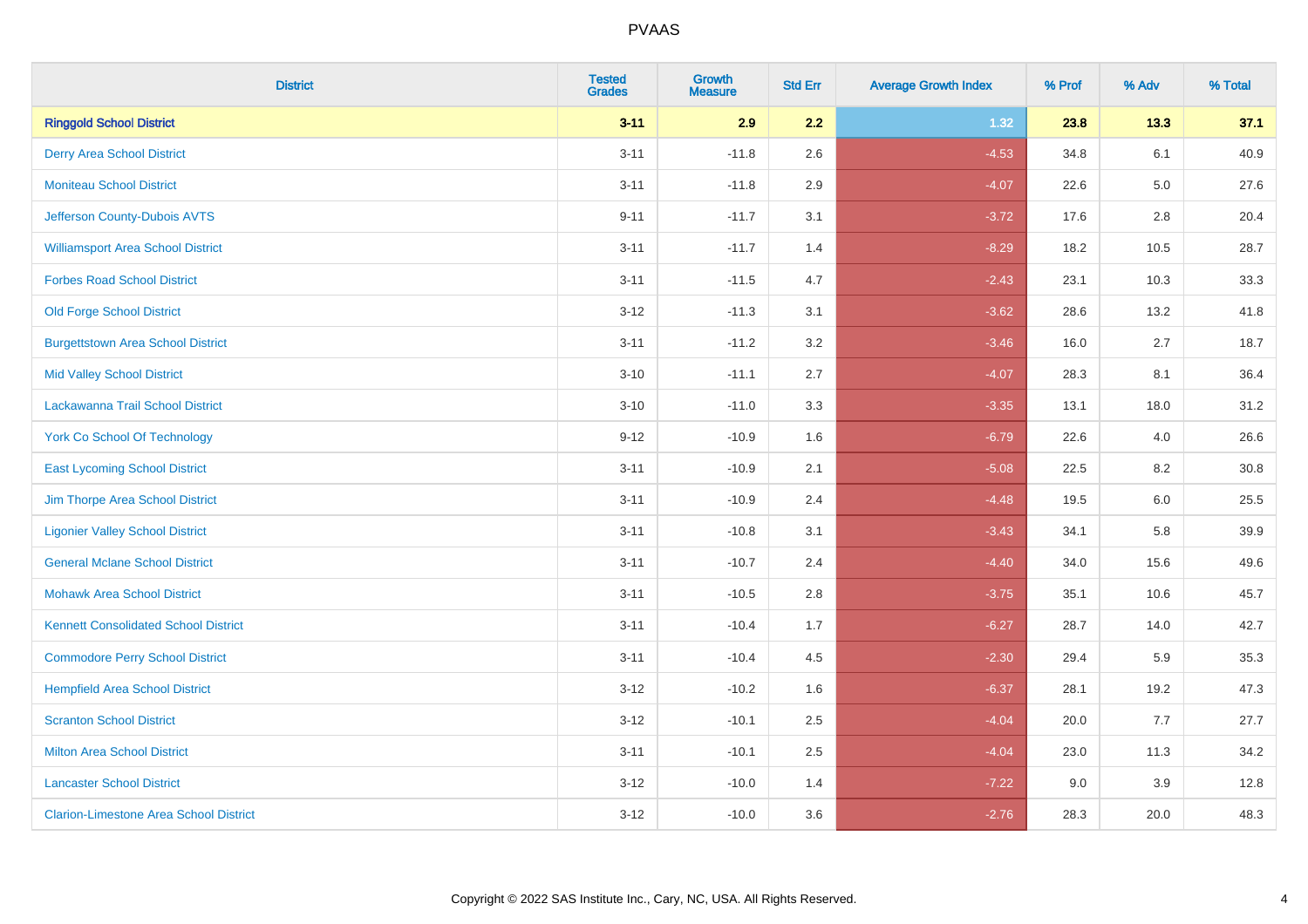| <b>District</b>                                | <b>Tested</b><br><b>Grades</b> | Growth<br><b>Measure</b> | <b>Std Err</b> | <b>Average Growth Index</b> | % Prof | % Adv   | % Total |
|------------------------------------------------|--------------------------------|--------------------------|----------------|-----------------------------|--------|---------|---------|
| <b>Ringgold School District</b>                | $3 - 11$                       | 2.9                      | 2.2            | 1.32                        | 23.8   | 13.3    | 37.1    |
| <b>Deer Lakes School District</b>              | $3 - 11$                       | $-10.0$                  | 2.5            | $-4.02$                     | 27.7   | $9.9\,$ | 37.6    |
| <b>Lawrence County CTC</b>                     | $10 - 11$                      | $-9.8$                   | 3.7            | $-2.68$                     | 7.3    | 0.0     | 7.3     |
| <b>Big Spring School District</b>              | $3 - 11$                       | $-9.8$                   | 2.3            | $-4.32$                     | 23.6   | 12.9    | 36.5    |
| <b>West York Area School District</b>          | $3 - 12$                       | $-9.8$                   | 2.7            | $-3.57$                     | 21.9   | 10.9    | 32.8    |
| <b>Mastery Charter School - Gratz Campus</b>   | $7 - 10$                       | $-9.5$                   | 4.6            | $-2.09$                     | 0.0    | 3.4     | 3.4     |
| Jamestown Area School District                 | $3 - 11$                       | $-9.5$                   | 4.1            | $-2.33$                     | 41.5   | 4.9     | 46.3    |
| <b>Antietam School District</b>                | $3 - 10$                       | $-9.5$                   | 3.7            | $-2.57$                     | 20.9   | 1.5     | 22.4    |
| <b>Coatesville Area School District</b>        | $3 - 11$                       | $-9.5$                   | 1.6            | $-5.81$                     | 12.8   | 3.3     | 16.2    |
| <b>Plum Borough School District</b>            | $3 - 11$                       | $-9.4$                   | 2.4            | $-3.98$                     | 32.9   | 27.4    | 60.4    |
| Insight PA Cyber Charter School                | $3 - 11$                       | $-9.4$                   | 5.8            | $-1.62$                     | 25.6   | 4.6     | 30.2    |
| <b>Western Beaver County School District</b>   | $3 - 11$                       | $-9.3$                   | 4.2            | $-2.20$                     | 45.1   | 3.9     | 49.0    |
| <b>Carbon Career &amp; Technical Institute</b> | $9 - 11$                       | $-9.3$                   | 3.2            | $-2.92$                     | 19.6   | 2.2     | 21.7    |
| <b>Chartiers Valley School District</b>        | $3 - 11$                       | $-9.1$                   | 2.1            | $-4.23$                     | 20.7   | 17.4    | 38.0    |
| <b>South Park School District</b>              | $3 - 11$                       | $-8.8$                   | 2.5            | $-3.46$                     | 28.1   | 17.0    | 45.2    |
| <b>Grove City Area School District</b>         | $3 - 12$                       | $-8.8$                   | 2.3            | $-3.89$                     | 25.6   | 16.4    | 42.0    |
| <b>Trinity Area School District</b>            | $3 - 11$                       | $-8.7$                   | 1.8            | $-4.87$                     | 20.9   | 9.8     | 30.8    |
| <b>Union City Area School District</b>         | $3 - 12$                       | $-8.7$                   | 3.3            | $-2.59$                     | 29.7   | 10.9    | 40.6    |
| <b>Shanksville-Stonycreek School District</b>  | $3 - 10$                       | $-8.6$                   | 5.5            | $-1.55$                     | 17.6   | 23.5    | 41.2    |
| Southern Columbia Area School District         | $3 - 11$                       | $-8.5$                   | 3.0            | $-2.83$                     | 30.5   | 12.8    | 43.3    |
| <b>Interboro School District</b>               | $3 - 12$                       | $-8.4$                   | 2.0            | $-4.27$                     | 27.6   | 6.4     | 34.1    |
| <b>Montoursville Area School District</b>      | $3 - 12$                       | $-8.4$                   | 2.6            | $-3.17$                     | 38.8   | 18.2    | 57.0    |
| Salisbury-Elk Lick School District             | $3 - 11$                       | $-8.4$                   | 5.8            | $-1.45$                     | 33.3   | 5.6     | 38.9    |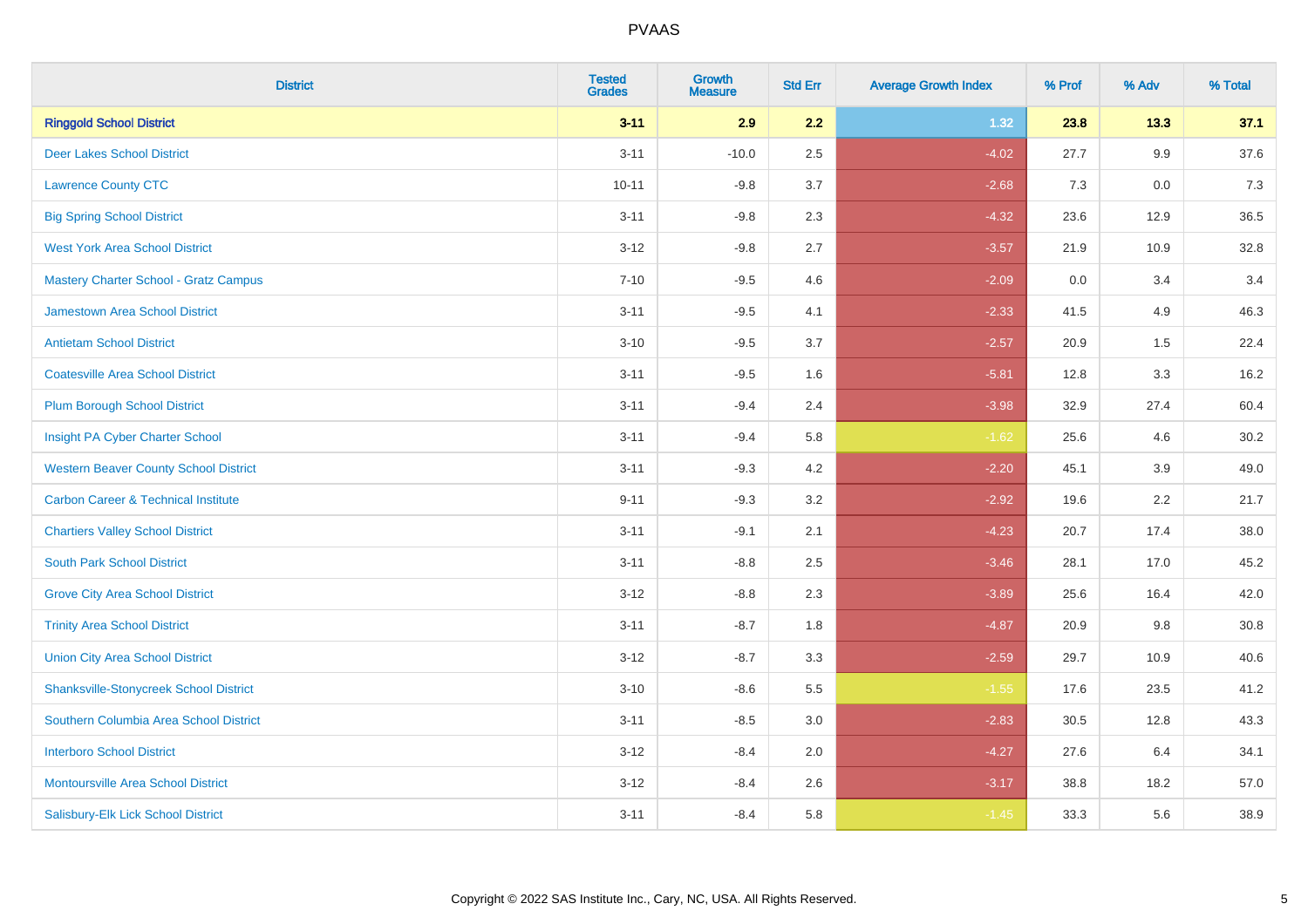| <b>District</b>                               | <b>Tested</b><br><b>Grades</b> | <b>Growth</b><br><b>Measure</b> | <b>Std Err</b> | <b>Average Growth Index</b> | % Prof | % Adv   | % Total |
|-----------------------------------------------|--------------------------------|---------------------------------|----------------|-----------------------------|--------|---------|---------|
| <b>Ringgold School District</b>               | $3 - 11$                       | 2.9                             | 2.2            | 1.32                        | 23.8   | 13.3    | 37.1    |
| <b>Shikellamy School District</b>             | $3 - 10$                       | $-8.3$                          | 2.4            | $-3.42$                     | 20.8   | 18.5    | 39.2    |
| <b>Achievement House Charter School</b>       | $7 - 11$                       | $-8.2$                          | 3.6            | $-2.28$                     | 16.7   | 2.8     | 19.4    |
| <b>Pittston Area School District</b>          | $3 - 11$                       | $-8.2$                          | 2.2            | $-3.75$                     | 26.7   | 14.8    | 41.5    |
| <b>West Greene School District</b>            | $3 - 11$                       | $-8.1$                          | 3.9            | $-2.08$                     | 31.0   | 11.9    | 42.9    |
| Boys Latin Of Philadelphia Charter School     | $6 - 12$                       | $-8.0$                          | 2.7            | $-3.02$                     | 1.4    | 0.0     | 1.4     |
| <b>Jenkintown School District</b>             | $3 - 11$                       | $-7.9$                          | 4.1            | $-1.92$                     | 34.1   | 27.3    | 61.4    |
| <b>Mount Carmel Area School District</b>      | $3 - 11$                       | $-7.9$                          | 2.3            | $-3.38$                     | 18.2   | 4.4     | 22.6    |
| Philadelphia City School District             | $3 - 12$                       | $-7.8$                          | 0.6            | $-13.43$                    | 16.4   | 6.5     | 22.9    |
| <b>Somerset Area School District</b>          | $3 - 11$                       | $-7.6$                          | 2.4            | $-3.17$                     | 21.0   | 14.5    | 35.5    |
| <b>Octorara Area School District</b>          | $3 - 11$                       | $-7.5$                          | 3.2            | $-2.35$                     | 26.1   | 17.0    | 43.2    |
| <b>Redbank Valley School District</b>         | $3 - 11$                       | $-7.5$                          | 3.1            | $-2.41$                     | 12.4   | 10.6    | 23.1    |
| <b>Blairsville-Saltsburg School District</b>  | $3 - 11$                       | $-7.5$                          | 2.8            | $-2.67$                     | 20.1   | $8.2\,$ | 28.3    |
| <b>Bristol Township School District</b>       | $3 - 11$                       | $-7.4$                          | 1.4            | $-5.32$                     | 13.8   | 4.6     | 18.4    |
| <b>West Middlesex Area School District</b>    | $3 - 10$                       | $-7.4$                          | 3.5            | $-2.11$                     | 32.0   | 9.6     | 41.6    |
| Lincoln Leadership Academy Charter School     | $3 - 12$                       | $-7.4$                          | 3.7            | $-1.99$                     | 6.4    | 2.1     | 8.5     |
| Catasauqua Area School District               | $3 - 12$                       | $-7.3$                          | 2.8            | $-2.58$                     | 27.1   | 11.2    | 38.3    |
| <b>Innovative Arts Academy Charter School</b> | $6 - 11$                       | $-7.2$                          | 2.5            | $-2.83$                     | 2.0    | 0.0     | 2.0     |
| <b>Keystone Oaks School District</b>          | $3 - 11$                       | $-7.2$                          | 2.3            | $-3.14$                     | 30.0   | 11.1    | 41.0    |
| Karns City Area School District               | $3 - 11$                       | $-7.2$                          | 2.6            | $-2.71$                     | 26.4   | 20.8    | 47.2    |
| <b>Columbia-Montour AVTS</b>                  | $9 - 10$                       | $-7.1$                          | 2.8            | $-2.52$                     | 19.5   | 3.2     | 22.7    |
| <b>Carmichaels Area School District</b>       | $3 - 10$                       | $-7.0$                          | 3.1            | $-2.30$                     | 17.8   | 9.6     | 27.4    |
| <b>Sto-Rox School District</b>                | $3 - 10$                       | $-7.0$                          | 3.5            | $-1.99$                     | 3.2    | 0.0     | 3.2     |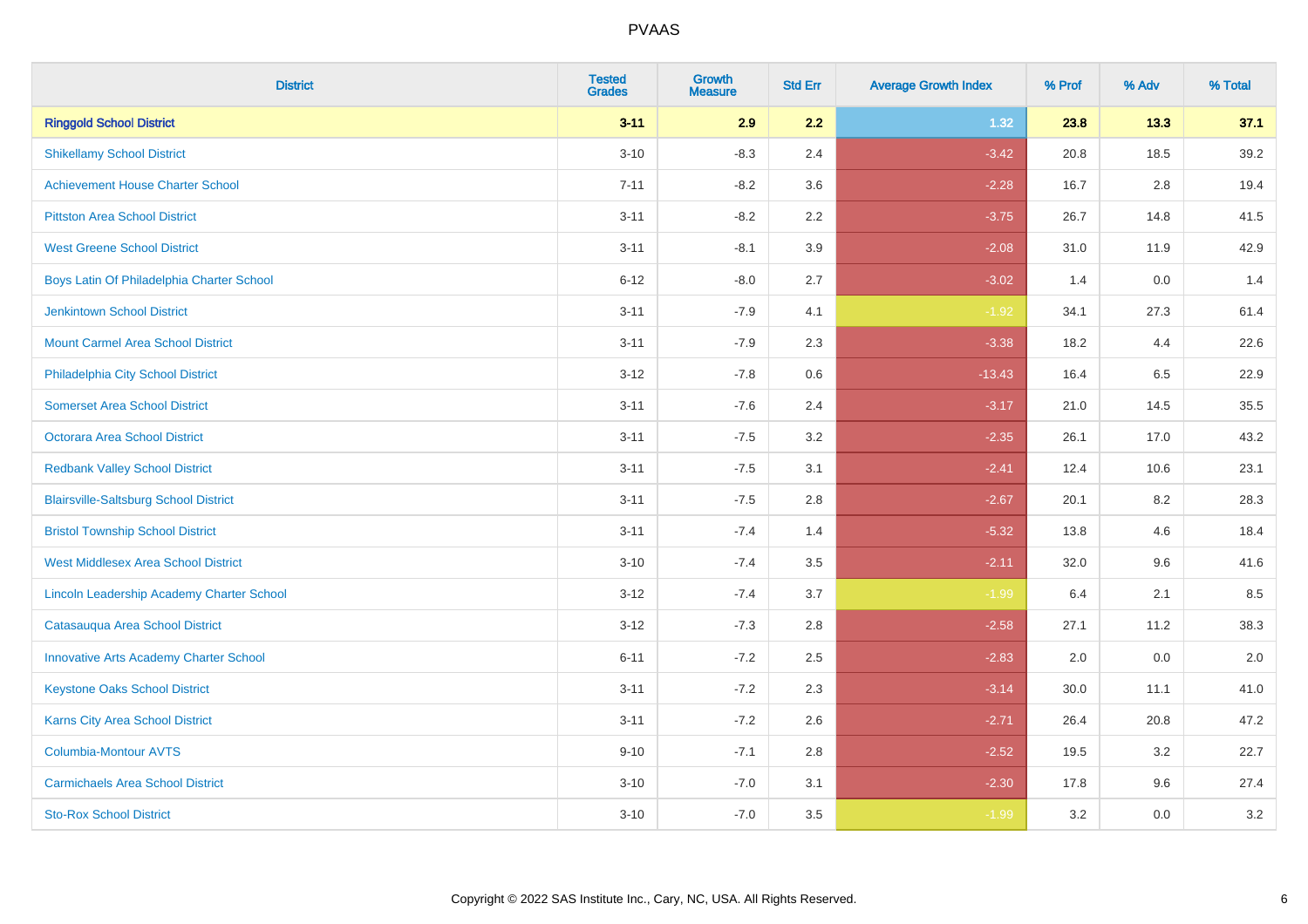| <b>District</b>                                        | <b>Tested</b><br><b>Grades</b> | <b>Growth</b><br><b>Measure</b> | <b>Std Err</b> | <b>Average Growth Index</b> | % Prof | % Adv   | % Total  |
|--------------------------------------------------------|--------------------------------|---------------------------------|----------------|-----------------------------|--------|---------|----------|
| <b>Ringgold School District</b>                        | $3 - 11$                       | 2.9                             | 2.2            | 1.32                        | 23.8   | 13.3    | 37.1     |
| <b>Berwick Area School District</b>                    | $3 - 11$                       | $-6.9$                          | 2.4            | $-2.84$                     | 22.3   | 11.5    | 33.8     |
| <b>Richland School District</b>                        | $3 - 11$                       | $-6.9$                          | 2.6            | $-2.63$                     | 40.1   | 20.9    | 61.0     |
| <b>Greensburg Salem School District</b>                | $3 - 11$                       | $-6.9$                          | 2.2            | $-3.06$                     | 30.3   | 13.3    | 43.6     |
| <b>Corry Area School District</b>                      | $3 - 11$                       | $-6.8$                          | 2.3            | $-3.01$                     | 24.0   | 8.8     | 32.8     |
| <b>Greater Nanticoke Area School District</b>          | $3 - 12$                       | $-6.8$                          | 2.6            | $-2.58$                     | 15.2   | $8.9\,$ | 24.1     |
| Millersburg Area School District                       | $3 - 11$                       | $-6.6$                          | 3.4            | $-1.92$                     | 24.1   | 10.3    | 34.5     |
| <b>Sharon City School District</b>                     | $3 - 11$                       | $-6.5$                          | 2.3            | $-2.79$                     | 13.1   | 5.0     | 18.1     |
| <b>Keystone Education Center Charter School</b>        | $3 - 12$                       | $-6.5$                          | 5.1            | $-1.28$                     | 0.0    | 0.0     | $0.0\,$  |
| <b>Union Area School District</b>                      | $3 - 11$                       | $-6.5$                          | 3.8            | $-1.70$                     | 30.6   | 12.2    | 42.9     |
| Perseus House Charter School Of Excellence             | $6 - 11$                       | $-6.4$                          | 2.6            | $-2.50$                     | 0.9    | 0.0     | 0.9      |
| <b>East Allegheny School District</b>                  | $3 - 11$                       | $-6.4$                          | 3.0            | $-2.11$                     | 21.0   | 7.4     | 28.4     |
| <b>Conemaugh Valley School District</b>                | $3 - 12$                       | $-6.3$                          | 4.1            | $-1.54$                     | 23.7   | 5.1     | 28.8     |
| <b>Wellsboro Area School District</b>                  | $3 - 11$                       | $-6.3$                          | 3.0            | $-2.08$                     | 24.4   | 13.4    | 37.8     |
| <b>Freedom Area School District</b>                    | $3 - 11$                       | $-6.3$                          | 3.1            | $-2.04$                     | 22.9   | 8.4     | 31.3     |
| <b>Riverside School District</b>                       | $3 - 11$                       | $-6.2$                          | 2.7            | $-2.33$                     | 20.8   | 17.0    | 37.7     |
| <b>Environmental Charter School At Frick Park</b>      | $3-9$                          | $-6.2$                          | 3.7            | $-1.67$                     | 25.9   | 3.4     | 29.3     |
| <b>Avonworth School District</b>                       | $3 - 10$                       | $-6.2$                          | 2.3            | $-2.68$                     | 35.9   | 14.1    | $50.0\,$ |
| <b>Eastern York School District</b>                    | $3 - 11$                       | $-6.2$                          | 2.3            | $-2.70$                     | 27.8   | 18.5    | 46.4     |
| <b>Chester Charter Scholars Academy Charter School</b> | $3 - 12$                       | $-6.2$                          | 3.3            | $-1.88$                     | 2.2    | 0.0     | 2.2      |
| <b>Yough School District</b>                           | $3 - 10$                       | $-6.2$                          | 2.7            | $-2.27$                     | 28.9   | 8.8     | 37.7     |
| <b>Cambria Heights School District</b>                 | $3 - 10$                       | $-6.2$                          | 2.9            | $-2.11$                     | 25.0   | 13.0    | 38.0     |
| <b>Ridgway Area School District</b>                    | $3 - 11$                       | $-6.1$                          | 4.0            | $-1.53$                     | 42.2   | 15.6    | 57.8     |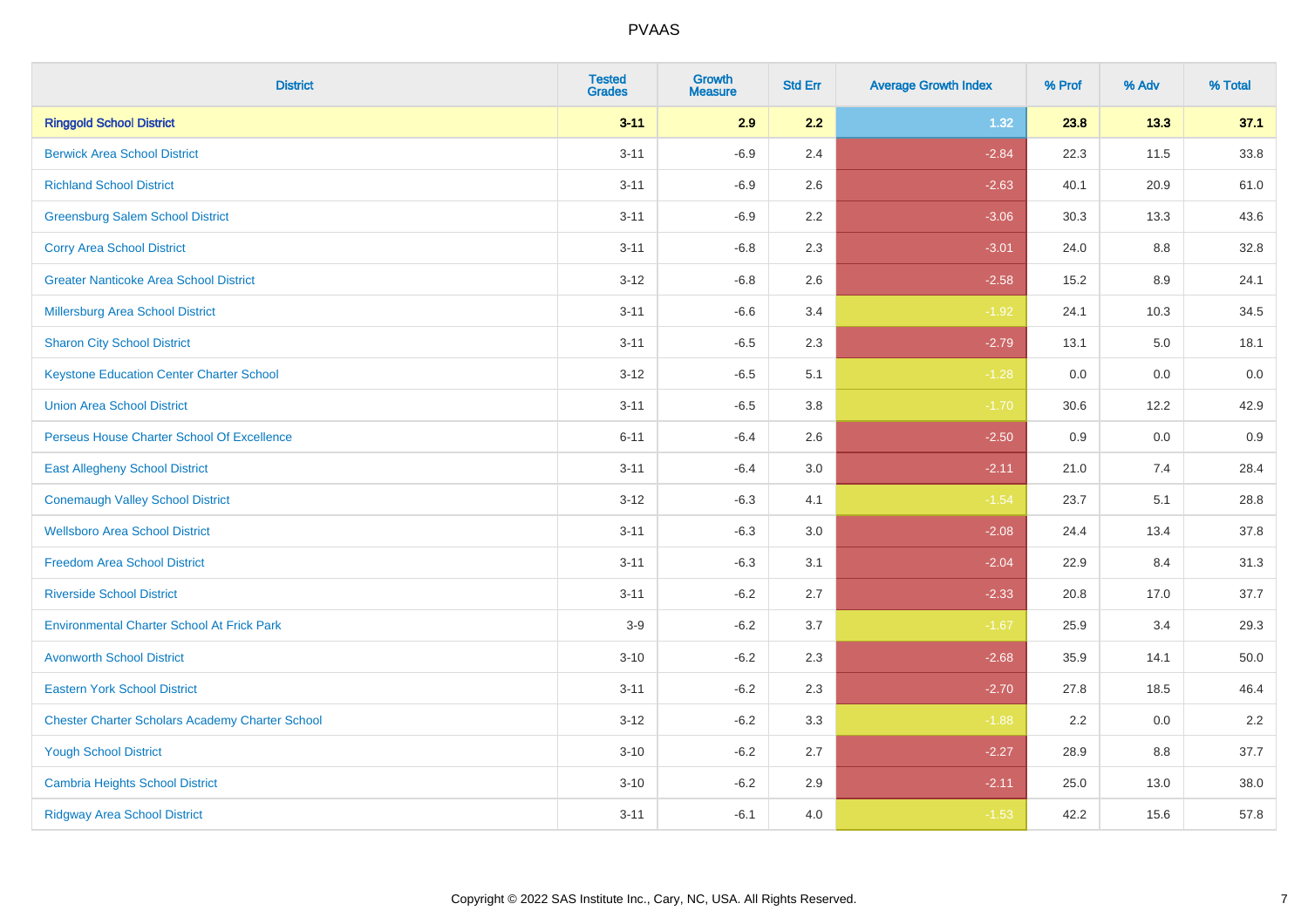| <b>District</b>                                 | <b>Tested</b><br><b>Grades</b> | <b>Growth</b><br><b>Measure</b> | <b>Std Err</b> | <b>Average Growth Index</b> | % Prof | % Adv | % Total |
|-------------------------------------------------|--------------------------------|---------------------------------|----------------|-----------------------------|--------|-------|---------|
| <b>Ringgold School District</b>                 | $3 - 11$                       | 2.9                             | 2.2            | 1.32                        | 23.8   | 13.3  | 37.1    |
| <b>Montour School District</b>                  | $3 - 11$                       | $-6.1$                          | 2.1            | $-2.95$                     | 31.8   | 23.6  | 55.3    |
| <b>Elk Lake School District</b>                 | $3 - 11$                       | $-6.1$                          | 2.9            | $-2.12$                     | 26.3   | 11.6  | 37.9    |
| Mifflinburg Area School District                | $3 - 11$                       | $-6.0$                          | 2.1            | $-2.87$                     | 32.7   | 13.3  | 46.0    |
| <b>Gettysburg Area School District</b>          | $3 - 11$                       | $-6.0$                          | 2.0            | $-3.02$                     | 28.8   | 19.6  | 48.5    |
| <b>Westinghouse Arts Academy Charter School</b> | $9 - 10$                       | $-6.0$                          | 3.3            | $-1.81$                     | 20.2   | 8.9   | 29.1    |
| Southern Huntingdon County School District      | $3 - 11$                       | $-5.9$                          | 3.4            | $-1.76$                     | 32.8   | 4.9   | 37.7    |
| Lehigh Valley Academy Regional Charter School   | $3 - 11$                       | $-5.9$                          | 3.0            | $-1.98$                     | 20.0   | 7.7   | 27.7    |
| <b>Susquenita School District</b>               | $3 - 11$                       | $-5.9$                          | 2.6            | $-2.28$                     | 30.6   | 13.9  | 44.4    |
| <b>Bristol Borough School District</b>          | $3 - 12$                       | $-5.9$                          | 2.9            | $-2.00$                     | 27.8   | 3.3   | 31.1    |
| New Kensington-Arnold School District           | $3 - 11$                       | $-5.8$                          | 3.2            | $-1.80$                     | 10.8   | 1.2   | 12.0    |
| <b>Montgomery Area School District</b>          | $3 - 11$                       | $-5.8$                          | 3.2            | $-1.83$                     | 25.0   | 11.5  | 36.5    |
| <b>Weatherly Area School District</b>           | $3 - 11$                       | $-5.8$                          | 4.0            | $-1.44$                     | 32.1   | 8.9   | 41.1    |
| <b>Rochester Area School District</b>           | $3 - 11$                       | $-5.7$                          | 3.9            | $-1.45$                     | 14.9   | 2.1   | 17.0    |
| <b>Selinsgrove Area School District</b>         | $3 - 12$                       | $-5.7$                          | 2.1            | $-2.74$                     | 25.4   | 13.9  | 39.2    |
| <b>Harmony Area School District</b>             | $3 - 10$                       | $-5.7$                          | 5.0            | $-1.13$                     | 33.3   | 0.0   | 33.3    |
| Mechanicsburg Area School District              | $3 - 11$                       | $-5.7$                          | 1.6            | $-3.48$                     | 35.1   | 16.0  | 51.2    |
| Renaissance Academy Charter School              | $3 - 11$                       | $-5.6$                          | 3.1            | $-1.79$                     | 28.4   | 18.5  | 46.9    |
| <b>City CHS</b>                                 | $10 - 11$                      | $-5.6$                          | 2.4            | $-2.34$                     | 15.9   | 1.5   | 17.4    |
| <b>Millville Area School District</b>           | $3 - 12$                       | $-5.6$                          | 4.4            | $-1.26$                     | 31.4   | 11.4  | 42.9    |
| <b>Chambersburg Area School District</b>        | $3 - 11$                       | $-5.6$                          | 1.3            | $-4.42$                     | 24.2   | 15.2  | 39.4    |
| <b>Wyoming Valley West School District</b>      | $3 - 11$                       | $-5.5$                          | 2.3            | $-2.38$                     | 22.2   | 9.2   | 31.4    |
| <b>Elizabeth Forward School District</b>        | $3 - 11$                       | $-5.5$                          | 2.5            | $-2.25$                     | 32.2   | 12.8  | 45.0    |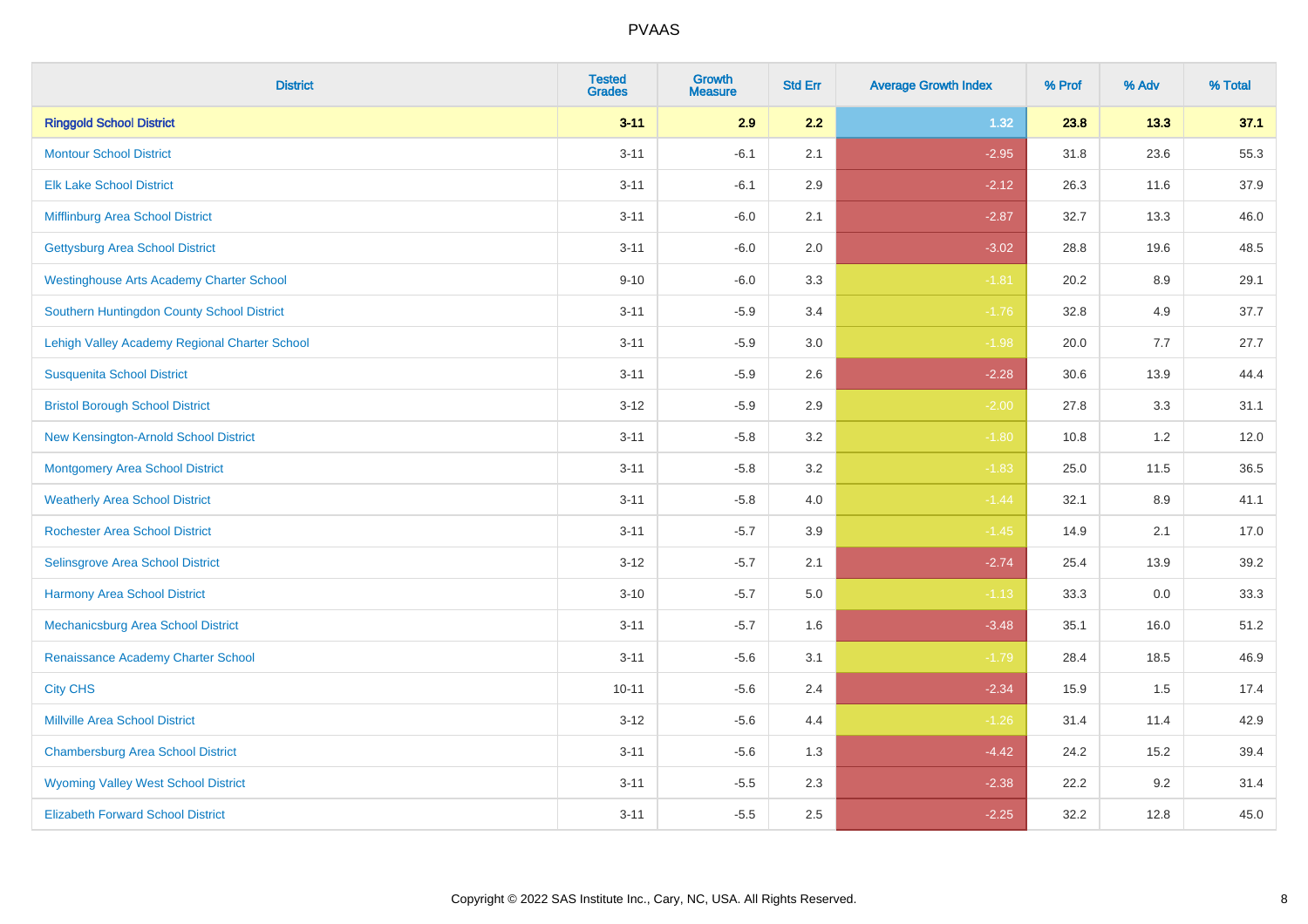| <b>District</b>                                                       | <b>Tested</b><br><b>Grades</b> | <b>Growth</b><br><b>Measure</b> | <b>Std Err</b> | <b>Average Growth Index</b> | % Prof | % Adv | % Total |
|-----------------------------------------------------------------------|--------------------------------|---------------------------------|----------------|-----------------------------|--------|-------|---------|
| <b>Ringgold School District</b>                                       | $3 - 11$                       | 2.9                             | 2.2            | 1.32                        | 23.8   | 13.3  | 37.1    |
| <b>Wyoming Area School District</b>                                   | $3 - 10$                       | $-5.5$                          | 2.5            | $-2.21$                     | 32.0   | 9.6   | 41.6    |
| <b>Baldwin-Whitehall School District</b>                              | $3 - 11$                       | $-5.5$                          | 1.9            | $-2.93$                     | 32.0   | 14.7  | 46.7    |
| <b>Riverside Beaver County School District</b>                        | $3 - 11$                       | $-5.5$                          | 2.7            | $-2.03$                     | 35.8   | 23.2  | 59.0    |
| <b>Cornell School District</b>                                        | $3 - 11$                       | $-5.5$                          | 4.6            | $-1.20$                     | 11.3   | 3.2   | 14.5    |
| <b>Pottsgrove School District</b>                                     | $3 - 11$                       | $-5.5$                          | 2.0            | $-2.78$                     | 28.6   | 10.3  | 38.8    |
| Mount Pleasant Area School District                                   | $3 - 11$                       | $-5.4$                          | 2.3            | $-2.37$                     | 33.3   | 8.7   | 42.0    |
| <b>North East School District</b>                                     | $3 - 11$                       | $-5.3$                          | 2.7            | $-1.97$                     | 31.7   | 24.8  | 56.4    |
| <b>Wissahickon School District</b>                                    | $3 - 10$                       | $-5.3$                          | 1.7            | $-3.14$                     | 27.5   | 29.0  | 56.6    |
| <b>Steelton-Highspire School District</b>                             | $3 - 11$                       | $-5.3$                          | 3.2            | $-1.65$                     | 13.9   | 0.0   | 13.9    |
| <b>Connellsville Area School District</b>                             | $3 - 11$                       | $-5.3$                          | 2.0            | $-2.67$                     | 24.2   | 5.0   | 29.1    |
| <b>Schuylkill Haven Area School District</b>                          | $3 - 11$                       | $-5.3$                          | 2.7            | $-1.96$                     | 22.2   | 11.6  | 33.8    |
| <b>Central Dauphin School District</b>                                | $3 - 11$                       | $-5.2$                          | 1.2            | $-4.24$                     | 29.3   | 8.7   | 38.0    |
| <b>Carlisle Area School District</b>                                  | $3 - 11$                       | $-5.2$                          | 1.7            | $-2.99$                     | 28.0   | 19.3  | 47.3    |
| <b>Moshannon Valley School District</b>                               | $3 - 10$                       | $-5.1$                          | 4.6            | $-1.12$                     | 25.0   | 12.5  | 37.5    |
| <b>Southern Fulton School District</b>                                | $3 - 11$                       | $-5.1$                          | 4.0            | $-1.29$                     | 21.7   | 13.0  | 34.8    |
| Preparatory Charter School Of Mathematics, Science, Tech, And Careers | $9 - 10$                       | $-5.1$                          | 2.5            | $-2.03$                     | 6.3    | 1.4   | 7.7     |
| <b>Propel Charter School-Homestead</b>                                | $3 - 11$                       | $-5.0$                          | 3.9            | $-1.27$                     | 7.3    | 0.0   | 7.3     |
| <b>Northeast Bradford School District</b>                             | $3 - 10$                       | $-5.0$                          | 3.7            | $-1.35$                     | 30.6   | 4.8   | 35.5    |
| <b>Canon-Mcmillan School District</b>                                 | $3 - 11$                       | $-5.0$                          | 1.5            | $-3.25$                     | 30.8   | 28.5  | 59.3    |
| <b>Titusville Area School District</b>                                | $3 - 11$                       | $-5.0$                          | 2.5            | $-1.98$                     | 26.5   | 6.8   | 33.3    |
| <b>Cameron County School District</b>                                 | $3 - 12$                       | $-5.0$                          | 4.4            | $-1.12$                     | 34.9   | 4.8   | 39.7    |
| <b>Pottsville Area School District</b>                                | $3-12$                         | $-4.9$                          | 2.1            | $-2.36$                     | 21.8   | 7.9   | 29.6    |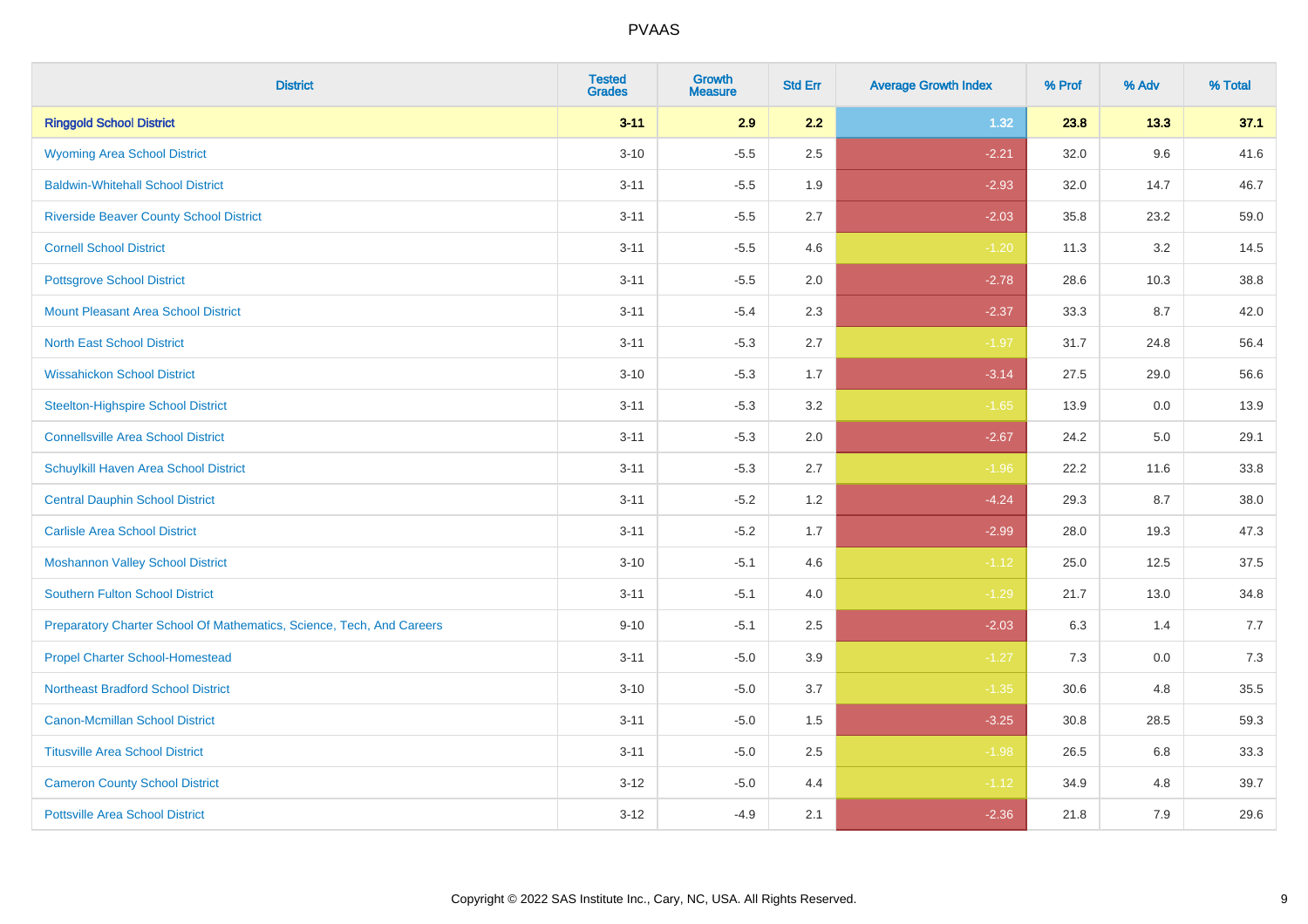| <b>District</b>                              | <b>Tested</b><br><b>Grades</b> | <b>Growth</b><br><b>Measure</b> | <b>Std Err</b> | <b>Average Growth Index</b> | % Prof | % Adv | % Total |
|----------------------------------------------|--------------------------------|---------------------------------|----------------|-----------------------------|--------|-------|---------|
| <b>Ringgold School District</b>              | $3 - 11$                       | 2.9                             | 2.2            | 1.32                        | 23.8   | 13.3  | 37.1    |
| <b>East Stroudsburg Area School District</b> | $3 - 11$                       | $-4.9$                          | 1.4            | $-3.38$                     | 22.7   | 12.5  | 35.2    |
| <b>North Schuylkill School District</b>      | $3 - 11$                       | $-4.7$                          | 2.2            | $-2.16$                     | 20.2   | 11.7  | 31.9    |
| <b>Troy Area School District</b>             | $3 - 10$                       | $-4.7$                          | 3.2            | $-1.46$                     | 22.8   | 16.5  | 39.2    |
| <b>Shenandoah Valley School District</b>     | $3 - 11$                       | $-4.5$                          | 3.5            | $-1.29$                     | 14.3   | 0.0   | 14.3    |
| <b>Susquehanna Community School District</b> | $3 - 11$                       | $-4.5$                          | 3.8            | $-1.19$                     | 31.9   | 8.8   | 40.7    |
| <b>Penn Cambria School District</b>          | $3 - 11$                       | $-4.5$                          | 2.4            | $-1.86$                     | 27.3   | 15.8  | 43.2    |
| <b>Erie City School District</b>             | $3 - 12$                       | $-4.5$                          | 1.4            | $-3.09$                     | 13.4   | 6.7   | 20.1    |
| <b>Bethlehem Area School District</b>        | $3 - 11$                       | $-4.5$                          | 1.1            | $-3.91$                     | 20.4   | 11.3  | 31.7    |
| <b>Bethel Park School District</b>           | $3 - 11$                       | $-4.4$                          | 1.7            | $-2.62$                     | 40.1   | 27.3  | 67.4    |
| <b>Governor Mifflin School District</b>      | $3 - 11$                       | $-4.4$                          | 1.6            | $-2.69$                     | 30.3   | 7.7   | 38.0    |
| Pocono Mountain School District              | $3 - 12$                       | $-4.3$                          | 1.8            | $-2.43$                     | 35.5   | 17.1  | 52.6    |
| <b>Quakertown Community School District</b>  | $3 - 12$                       | $-4.3$                          | 1.5            | $-2.79$                     | 33.8   | 20.1  | 53.8    |
| <b>Charleroi School District</b>             | $3 - 11$                       | $-4.3$                          | 2.7            | $-1.55$                     | 22.2   | 15.9  | 38.1    |
| <b>Woodland Hills School District</b>        | $3 - 12$                       | $-4.2$                          | 2.5            | $-1.66$                     | 10.1   | 1.4   | 11.5    |
| Urban Pathways 6-12 Charter School           | $6 - 11$                       | $-4.1$                          | 5.7            | $-0.72$                     | 0.0    | 0.0   | 0.0     |
| <b>Southern Lehigh School District</b>       | $3 - 11$                       | $-4.1$                          | 2.1            | $-1.94$                     | 39.3   | 28.0  | 67.2    |
| <b>Kiski Area School District</b>            | $3 - 11$                       | $-4.0$                          | 2.0            | $-1.99$                     | 23.1   | 18.2  | 41.3    |
| <b>Towanda Area School District</b>          | $3 - 11$                       | $-4.0$                          | 2.6            | $-1.52$                     | 24.8   | 9.9   | 34.8    |
| <b>Valley Grove School District</b>          | $3 - 10$                       | $-4.0$                          | 5.5            | $-0.72$                     | 68.4   | 15.8  | 84.2    |
| <b>Springfield Township School District</b>  | $3 - 11$                       | $-3.9$                          | 3.1            | $-1.27$                     | 37.2   | 30.8  | 68.1    |
| <b>Monessen City School District</b>         | $3 - 10$                       | $-3.9$                          | 5.6            | $-0.69$                     | 21.0   | 10.5  | 31.6    |
| <b>Dauphin County Technical School</b>       | $9 - 11$                       | $-3.9$                          | 2.3            | $-1.67$                     | 18.3   | 11.1  | 29.3    |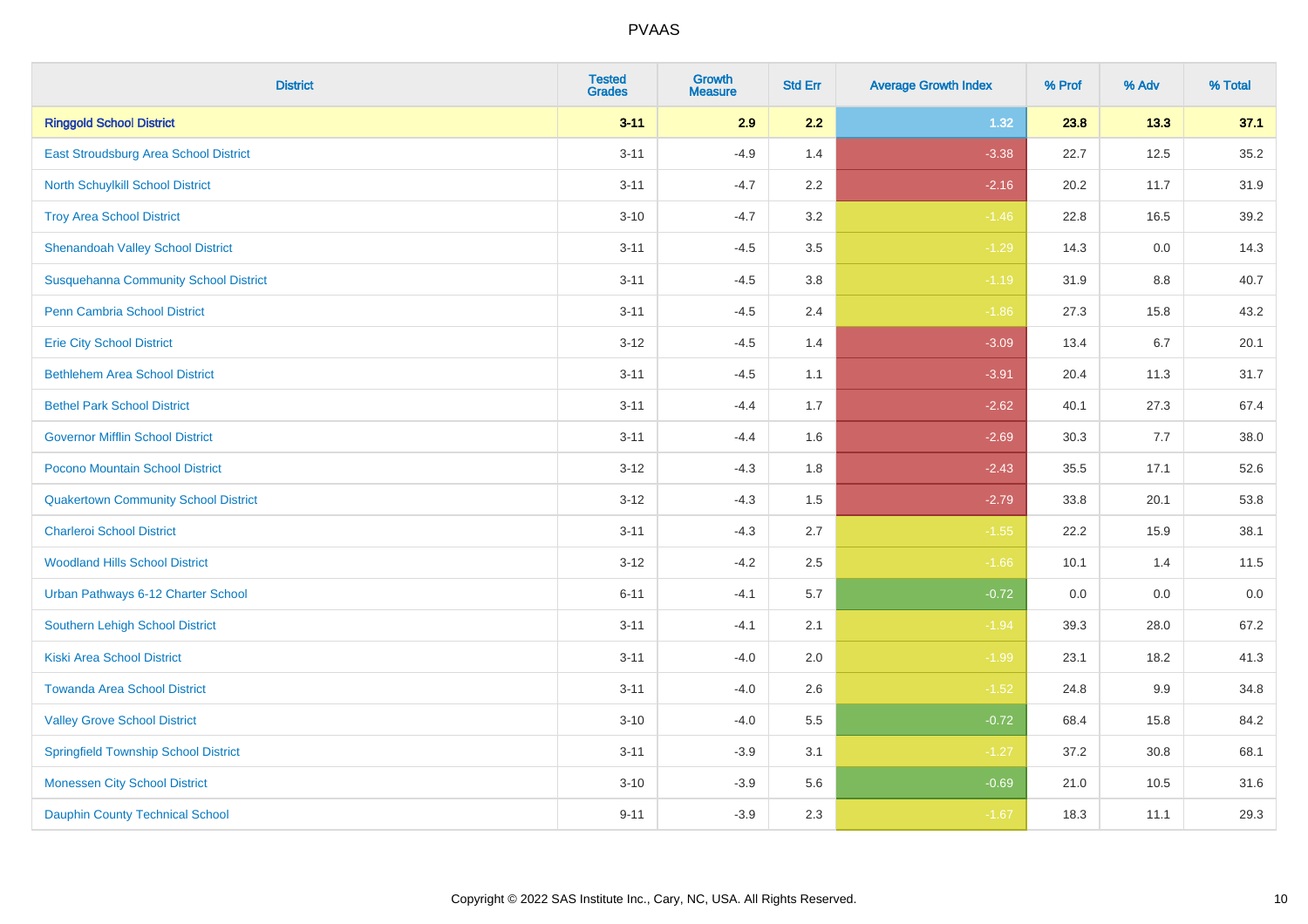| <b>District</b>                                         | <b>Tested</b><br><b>Grades</b> | Growth<br><b>Measure</b> | <b>Std Err</b> | <b>Average Growth Index</b> | % Prof | % Adv   | % Total |
|---------------------------------------------------------|--------------------------------|--------------------------|----------------|-----------------------------|--------|---------|---------|
| <b>Ringgold School District</b>                         | $3 - 11$                       | 2.9                      | 2.2            | 1.32                        | 23.8   | 13.3    | 37.1    |
| <b>Slippery Rock Area School District</b>               | $3 - 11$                       | $-3.8$                   | 2.5            | $-1.56$                     | 30.8   | 21.9    | 52.7    |
| <b>Universal Audenried Charter School</b>               | $9 - 11$                       | $-3.8$                   | 2.5            | $-1.53$                     | 3.0    | 0.5     | 3.5     |
| <b>Laurel Highlands School District</b>                 | $3 - 11$                       | $-3.8$                   | 2.3            | $-1.63$                     | 20.9   | 14.6    | 35.4    |
| <b>Franklin Area School District</b>                    | $3 - 11$                       | $-3.7$                   | 2.6            | $-1.43$                     | 30.5   | 5.9     | 36.4    |
| <b>Parkland School District</b>                         | $3 - 11$                       | $-3.7$                   | 1.2            | $-3.17$                     | 31.4   | 30.6    | 62.0    |
| <b>Chester-Upland School District</b>                   | $3 - 11$                       | $-3.6$                   | 2.6            | $-1.38$                     | 1.6    | 0.0     | 1.6     |
| <b>Sugar Valley Rural Charter School</b>                | $3 - 11$                       | $-3.6$                   | 3.7            | $-0.98$                     | 10.3   | 0.0     | 10.3    |
| <b>Owen J Roberts School District</b>                   | $3 - 11$                       | $-3.5$                   | 1.5            | $-2.27$                     | 36.8   | 24.4    | 61.2    |
| <b>Greater Johnstown School District</b>                | $3 - 11$                       | $-3.5$                   | 2.4            | $-1.45$                     | 10.3   | 1.3     | 11.5    |
| <b>Middletown Area School District</b>                  | $3 - 11$                       | $-3.4$                   | 2.4            | $-1.44$                     | 34.3   | 15.2    | 49.4    |
| <b>Propel Charter School-Montour</b>                    | $3 - 10$                       | $-3.4$                   | 3.6            | $-0.93$                     | 7.7    | 0.0     | 7.7     |
| <b>Mahanoy Area School District</b>                     | $3 - 10$                       | $-3.4$                   | 3.1            | $-1.07$                     | 21.4   | $8.6\,$ | 30.0    |
| <b>Crestwood School District</b>                        | $3 - 11$                       | $-3.4$                   | 2.2            | $-1.52$                     | 33.1   | 21.7    | 54.9    |
| Center For Student Learning Charter School At Pennsbury | $6 - 12$                       | $-3.3$                   | 6.0            | $-0.55$                     | 23.1   | 0.0     | 23.1    |
| <b>Roberto Clemente Charter School</b>                  | $3 - 12$                       | $-3.3$                   | 4.1            | $-0.79$                     | 22.7   | 4.6     | 27.3    |
| <b>Pleasant Valley School District</b>                  | $3 - 11$                       | $-3.3$                   | 1.8            | $-1.80$                     | 28.5   | 10.4    | 39.0    |
| <b>Twin Valley School District</b>                      | $3 - 12$                       | $-3.2$                   | 1.9            | $-1.68$                     | 38.8   | 19.8    | 58.6    |
| <b>Northwest Area School District</b>                   | $3 - 10$                       | $-3.2$                   | 3.3            | $-0.97$                     | 30.4   | 13.0    | 43.5    |
| <b>Susq-Cyber Charter School</b>                        | $9 - 11$                       | $-3.2$                   | 5.8            | $-0.54$                     | 23.8   | 4.8     | 28.6    |
| <b>Oxford Area School District</b>                      | $3 - 11$                       | $-3.1$                   | 1.8            | $-1.77$                     | 27.5   | 14.5    | 42.0    |
| <b>Reynolds School District</b>                         | $3 - 10$                       | $-3.0$                   | 3.5            | $-0.87$                     | 27.3   | 9.1     | 36.4    |
| <b>KIPP Dubois Charter School</b>                       | $9 - 10$                       | $-3.0$                   | 3.1            | $-0.95$                     | 10.0   | 0.0     | 10.0    |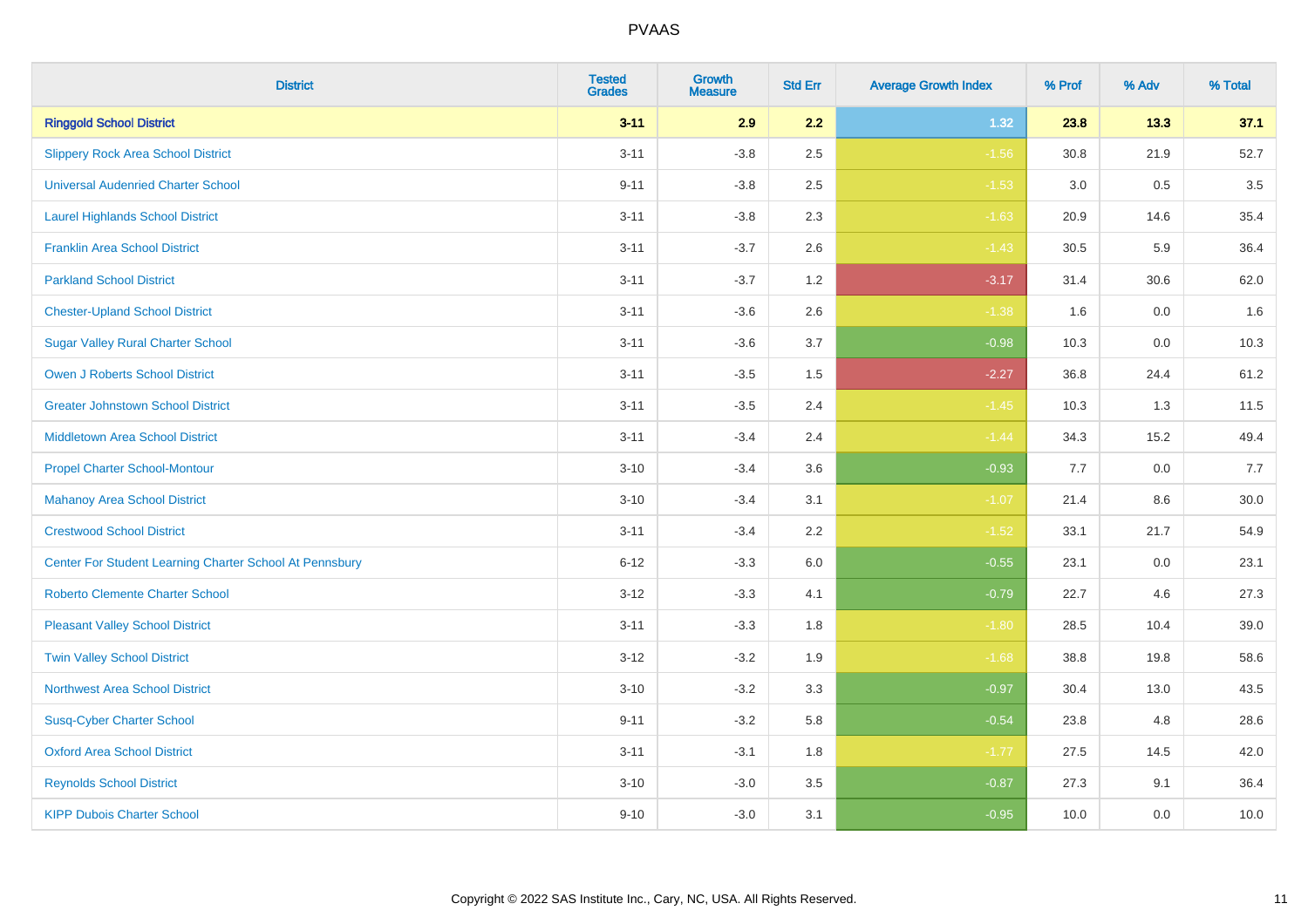| <b>District</b>                             | <b>Tested</b><br><b>Grades</b> | <b>Growth</b><br><b>Measure</b> | <b>Std Err</b> | <b>Average Growth Index</b> | % Prof | % Adv   | % Total |
|---------------------------------------------|--------------------------------|---------------------------------|----------------|-----------------------------|--------|---------|---------|
| <b>Ringgold School District</b>             | $3 - 11$                       | 2.9                             | 2.2            | 1.32                        | 23.8   | 13.3    | 37.1    |
| <b>Northgate School District</b>            | $3 - 11$                       | $-3.0$                          | 3.4            | $-0.85$                     | 35.6   | $6.8\,$ | 42.4    |
| <b>Beaver Area School District</b>          | $3 - 10$                       | $-3.0$                          | 2.5            | $-1.16$                     | 25.8   | 27.8    | 53.6    |
| <b>Minersville Area School District</b>     | $3 - 11$                       | $-2.9$                          | 3.4            | $-0.86$                     | 27.4   | 9.7     | 37.1    |
| <b>Boyertown Area School District</b>       | $3 - 11$                       | $-2.9$                          | 1.4            | $-2.06$                     | 30.8   | 22.6    | 53.4    |
| <b>Bucks County Technical High School</b>   | $9 - 10$                       | $-2.9$                          | 2.2            | $-1.29$                     | 27.7   | 10.4    | 38.2    |
| <b>Rose Tree Media School District</b>      | $3 - 10$                       | $-2.8$                          | 2.1            | $-1.33$                     | 35.2   | 29.6    | 64.8    |
| <b>Carbondale Area School District</b>      | $3 - 10$                       | $-2.8$                          | 3.2            | $-0.87$                     | 27.5   | 2.9     | 30.4    |
| <b>Uniontown Area School District</b>       | $3 - 11$                       | $-2.8$                          | 3.1            | $-0.91$                     | 31.7   | 7.3     | 39.0    |
| <b>Dubois Area School District</b>          | $3 - 11$                       | $-2.8$                          | 2.0            | $-1.37$                     | 35.5   | 19.0    | 54.6    |
| <b>Tri-Valley School District</b>           | $3 - 10$                       | $-2.7$                          | 3.9            | $-0.69$                     | 31.0   | 9.5     | 40.5    |
| Hatboro-Horsham School District             | $3 - 11$                       | $-2.7$                          | 1.6            | $-1.65$                     | 27.9   | 17.9    | 45.8    |
| Hollidaysburg Area School District          | $3 - 11$                       | $-2.7$                          | 1.6            | $-1.64$                     | 32.6   | 15.2    | 47.8    |
| <b>Shamokin Area School District</b>        | $3 - 11$                       | $-2.6$                          | 2.5            | $-1.06$                     | 19.6   | 9.8     | 29.3    |
| <b>Nazareth Area School District</b>        | $3 - 11$                       | $-2.5$                          | 1.7            | $-1.53$                     | 29.2   | 24.6    | 53.8    |
| <b>Mount Union Area School District</b>     | $3 - 10$                       | $-2.5$                          | 2.8            | $-0.89$                     | 19.8   | 5.8     | 25.6    |
| Northwestern Lehigh School District         | $3 - 11$                       | $-2.4$                          | 2.1            | $-1.14$                     | 41.7   | 17.9    | 59.5    |
| <b>Wyomissing Area School District</b>      | $3 - 12$                       | $-2.4$                          | 2.6            | $-0.92$                     | 25.6   | 28.1    | 53.7    |
| <b>Southeastern Greene School District</b>  | $3 - 10$                       | $-2.3$                          | 4.4            | $-0.53$                     | 29.0   | 9.7     | 38.7    |
| <b>York Academy Regional Charter School</b> | $3 - 11$                       | $-2.3$                          | 4.4            | $-0.52$                     | 23.5   | 2.0     | 25.5    |
| <b>Conneaut School District</b>             | $3 - 12$                       | $-2.3$                          | 2.6            | $-0.91$                     | 27.4   | 9.7     | 37.1    |
| Mastery Charter School - Shoemaker Campus   | $7 - 10$                       | $-2.3$                          | 2.8            | $-0.81$                     | 10.1   | 3.7     | 13.8    |
| Northern Bedford County School District     | $3 - 11$                       | $-2.3$                          | 3.3            | $-0.69$                     | 26.2   | 16.9    | 43.1    |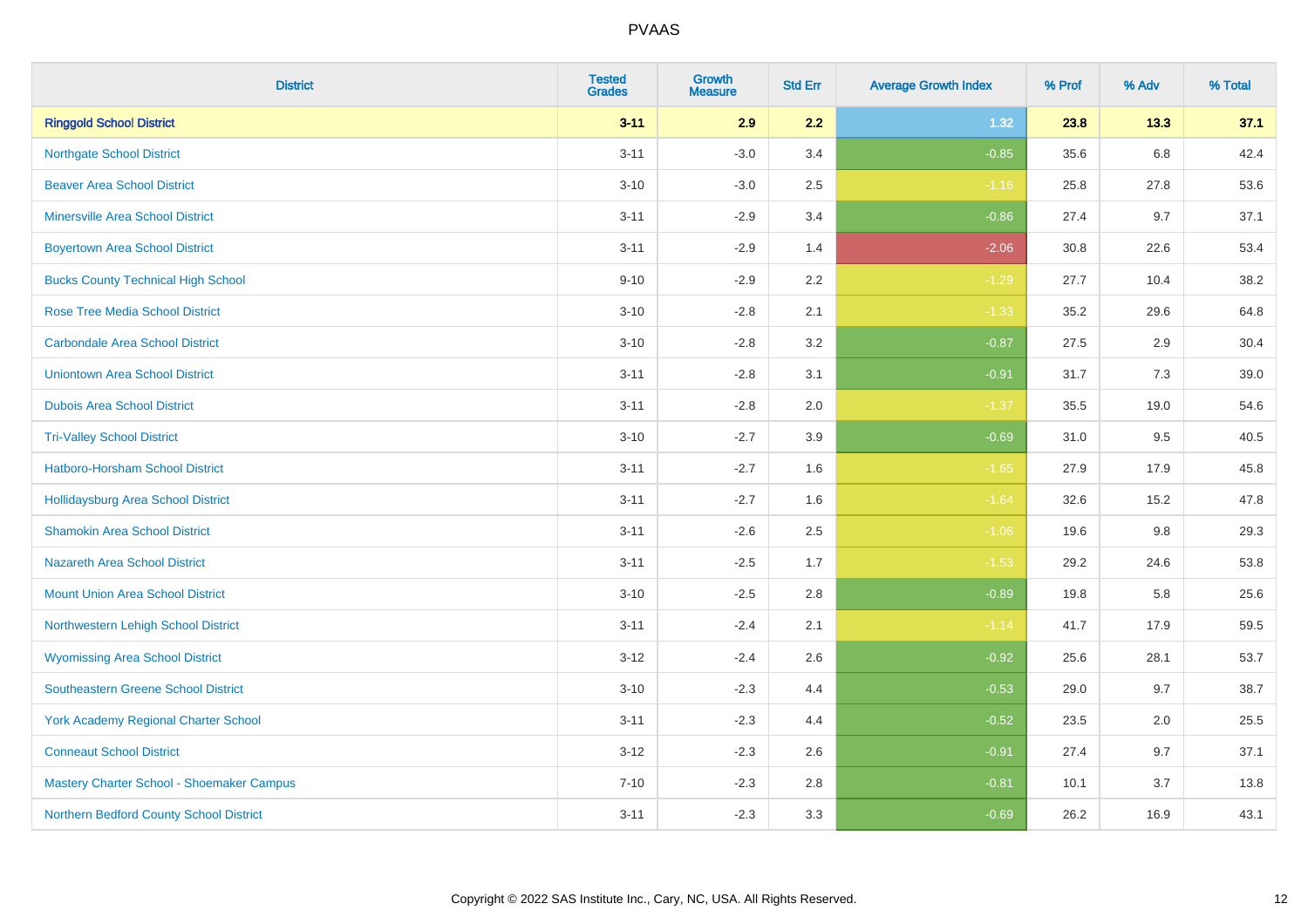| <b>District</b>                                   | <b>Tested</b><br><b>Grades</b> | <b>Growth</b><br><b>Measure</b> | <b>Std Err</b> | <b>Average Growth Index</b> | % Prof | % Adv | % Total |
|---------------------------------------------------|--------------------------------|---------------------------------|----------------|-----------------------------|--------|-------|---------|
| <b>Ringgold School District</b>                   | $3 - 11$                       | 2.9                             | 2.2            | 1.32                        | 23.8   | 13.3  | 37.1    |
| <b>West Chester Area School District</b>          | $3 - 11$                       | $-2.1$                          | 1.2            | $-1.83$                     | 36.4   | 23.2  | 59.6    |
| <b>New Brighton Area School District</b>          | $3 - 11$                       | $-2.1$                          | 3.2            | $-0.65$                     | 31.5   | 11.1  | 42.6    |
| Propel Charter School - Braddock Hills            | $3 - 11$                       | $-2.1$                          | 3.3            | $-0.63$                     | 4.8    | 3.2   | 8.1     |
| <b>Shaler Area School District</b>                | $3 - 11$                       | $-2.1$                          | 1.8            | $-1.18$                     | 32.0   | 13.0  | 45.0    |
| <b>Carlynton School District</b>                  | $3 - 11$                       | $-2.0$                          | 3.2            | $-0.62$                     | 27.9   | 5.2   | 33.1    |
| <b>Penns Manor Area School District</b>           | $3 - 12$                       | $-1.9$                          | 3.5            | $-0.55$                     | 24.2   | 3.8   | 28.0    |
| <b>Allegheny Valley School District</b>           | $3 - 11$                       | $-1.9$                          | 3.9            | $-0.48$                     | 31.8   | 11.4  | 43.2    |
| <b>Lakeview School District</b>                   | $3 - 11$                       | $-1.9$                          | 3.5            | $-0.53$                     | 41.5   | 12.3  | 53.8    |
| <b>Farrell Area School District</b>               | $3 - 11$                       | $-1.9$                          | 4.2            | $-0.44$                     | 9.3    | 11.6  | 20.9    |
| <b>Chichester School District</b>                 | $3 - 11$                       | $-1.8$                          | 4.2            | $-0.44$                     | 40.0   | 14.0  | 54.0    |
| <b>Bradford Area School District</b>              | $3 - 12$                       | $-1.8$                          | 2.3            | $-0.79$                     | 31.2   | 16.7  | 47.9    |
| <b>Forest Area School District</b>                | $3 - 11$                       | $-1.8$                          | 4.7            | $-0.37$                     | 18.9   | 15.1  | 34.0    |
| <b>Mastery Charter High School-Lenfest Campus</b> | $7 - 11$                       | $-1.8$                          | 5.8            | $-0.30$                     | 26.3   | 0.0   | 26.3    |
| <b>Albert Gallatin Area School District</b>       | $3 - 11$                       | $-1.7$                          | 2.3            | $-0.72$                     | 31.9   | 20.7  | 52.7    |
| <b>Clairton City School District</b>              | $3 - 11$                       | $-1.6$                          | 5.0            | $-0.32$                     | 3.8    | 0.5   | 4.4     |
| <b>Burrell School District</b>                    | $3 - 11$                       | $-1.5$                          | 3.3            | $-0.44$                     | 27.8   | 17.7  | 45.6    |
| <b>Clearfield Area School District</b>            | $3 - 10$                       | $-1.3$                          | 3.7            | $-0.34$                     | 43.9   | 24.6  | 68.4    |
| <b>Highlands School District</b>                  | $3 - 11$                       | $-1.3$                          | 2.3            | $-0.55$                     | 32.6   | 10.5  | 43.0    |
| <b>Bangor Area School District</b>                | $3 - 12$                       | $-1.2$                          | 2.0            | $-0.60$                     | 25.8   | 12.7  | 38.5    |
| <b>Forest City Regional School District</b>       | $3 - 12$                       | $-1.2$                          | 3.6            | $-0.33$                     | 26.5   | 8.2   | 34.7    |
| <b>Lebanon School District</b>                    | $3 - 11$                       | $-1.2$                          | 1.9            | $-0.63$                     | 15.2   | 6.4   | 21.6    |
| <b>Claysburg-Kimmel School District</b>           | $3 - 11$                       | $-1.2$                          | 5.2            | $-0.22$                     | 5.0    | 0.0   | $5.0$   |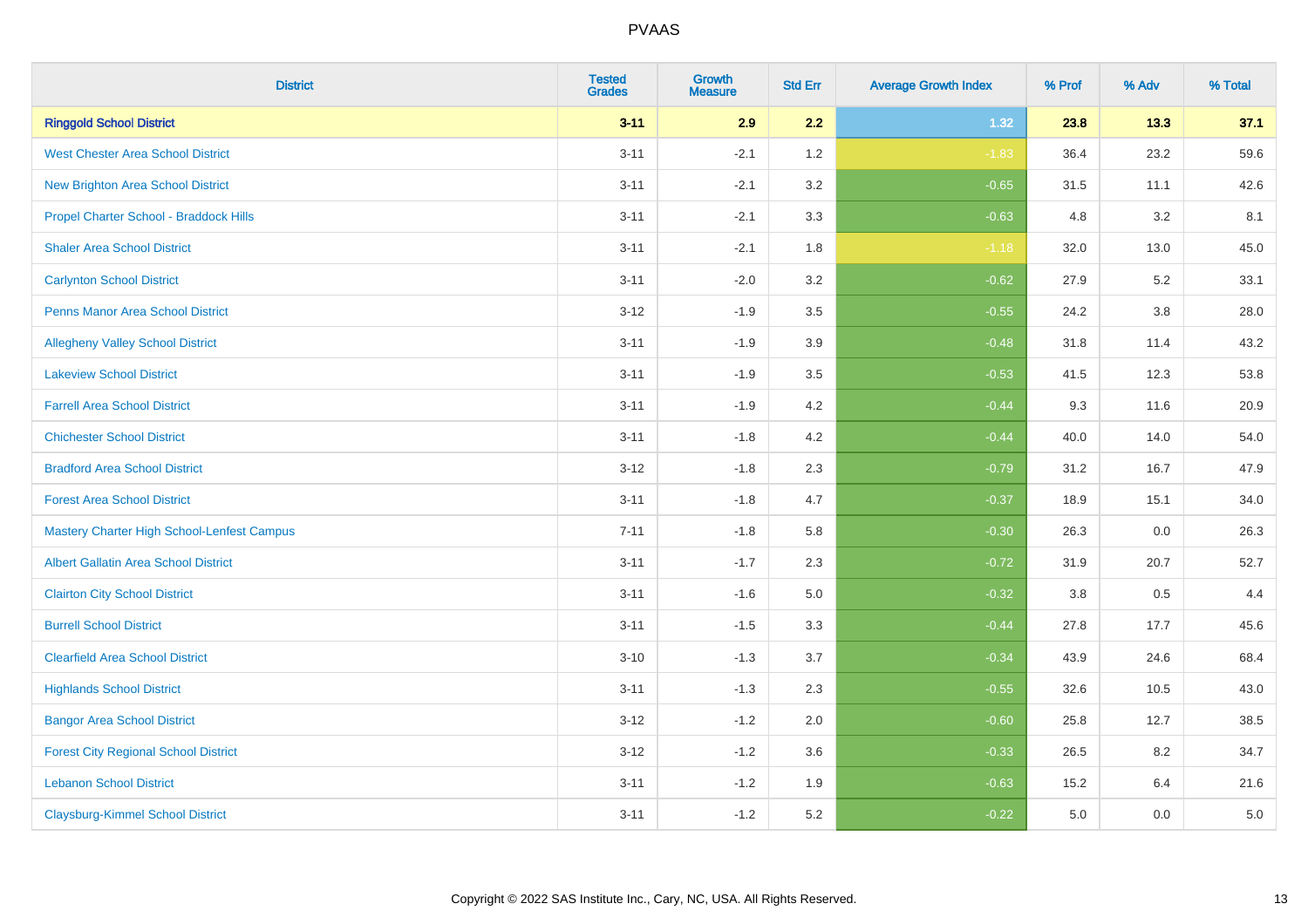| <b>District</b>                                | <b>Tested</b><br><b>Grades</b> | Growth<br><b>Measure</b> | <b>Std Err</b> | <b>Average Growth Index</b> | % Prof | % Adv | % Total |
|------------------------------------------------|--------------------------------|--------------------------|----------------|-----------------------------|--------|-------|---------|
| <b>Ringgold School District</b>                | $3 - 11$                       | 2.9                      | 2.2            | 1.32                        | 23.8   | 13.3  | 37.1    |
| <b>Columbia Borough School District</b>        | $3 - 12$                       | $-1.1$                   | 3.6            | $-0.31$                     | 17.2   | 1.7   | 19.0    |
| <b>Ferndale Area School District</b>           | $3 - 10$                       | $-1.1$                   | 4.1            | $-0.27$                     | 21.0   | 7.9   | 29.0    |
| <b>Norwin School District</b>                  | $3 - 11$                       | $-1.1$                   | 1.6            | $-0.70$                     | 37.7   | 27.6  | 65.2    |
| <b>Evergreen Community Charter School</b>      | $6 - 11$                       | $-1.1$                   | 4.7            | $-0.23$                     | 34.6   | 26.9  | 61.5    |
| <b>Pine Grove Area School District</b>         | $3 - 11$                       | $-1.1$                   | 3.0            | $-0.36$                     | 29.5   | 14.3  | 43.8    |
| <b>Everett Area School District</b>            | $3 - 11$                       | $-1.1$                   | 3.1            | $-0.34$                     | 34.2   | 13.2  | 47.4    |
| <b>Schuylkill Valley School District</b>       | $3 - 11$                       | $-1.0$                   | 2.2            | $-0.47$                     | 29.8   | 20.2  | 50.0    |
| <b>Westmont Hilltop School District</b>        | $3 - 11$                       | $-1.0$                   | 2.8            | $-0.36$                     | 33.3   | 14.7  | 48.0    |
| <b>South Eastern School District</b>           | $3 - 11$                       | $-1.0$                   | 1.8            | $-0.55$                     | 36.4   | 17.1  | 53.5    |
| <b>Exeter Township School District</b>         | $3 - 11$                       | $-1.0$                   | 1.7            | $-0.58$                     | 27.2   | 15.6  | 42.8    |
| <b>South Allegheny School District</b>         | $3 - 11$                       | $-0.9$                   | 3.1            | $-0.30$                     | 23.8   | 2.5   | 26.2    |
| <b>Palmerton Area School District</b>          | $3 - 11$                       | $-0.9$                   | 2.7            | $-0.34$                     | 34.3   | 14.3  | 48.6    |
| <b>Blacklick Valley School District</b>        | $3 - 11$                       | $-0.9$                   | 3.9            | $-0.23$                     | 7.7    | 7.7   | 15.4    |
| <b>Cranberry Area School District</b>          | $3 - 12$                       | $-0.9$                   | 3.1            | $-0.29$                     | 25.5   | 9.7   | 35.2    |
| <b>MaST Community Charter School</b>           | $3 - 10$                       | $-0.9$                   | 2.5            | $-0.34$                     | 25.0   | 21.6  | 46.6    |
| <b>Lehigh Career &amp; Technical Institute</b> | $10 - 12$                      | $-0.7$                   | 6.3            | $-0.11$                     | 36.4   | 4.6   | 40.9    |
| Jeannette City School District                 | $3 - 11$                       | $-0.7$                   | 3.4            | $-0.20$                     | 26.8   | 4.1   | 30.9    |
| <b>Fort Cherry School District</b>             | $3 - 10$                       | $-0.7$                   | 3.1            | $-0.21$                     | 30.6   | 14.1  | 44.7    |
| Northern Lebanon School District               | $3 - 11$                       | $-0.7$                   | 2.3            | $-0.29$                     | 18.8   | 6.8   | 25.6    |
| South Side Area School District                | $3 - 11$                       | $-0.6$                   | 3.1            | $-0.19$                     | 24.0   | 28.0  | 52.0    |
| <b>Fairfield Area School District</b>          | $3 - 11$                       | $-0.5$                   | 3.6            | $-0.13$                     | 43.9   | 6.1   | 50.0    |
| <b>Portage Area School District</b>            | $3 - 10$                       | $-0.5$                   | 3.3            | $-0.14$                     | 27.0   | 20.6  | 47.6    |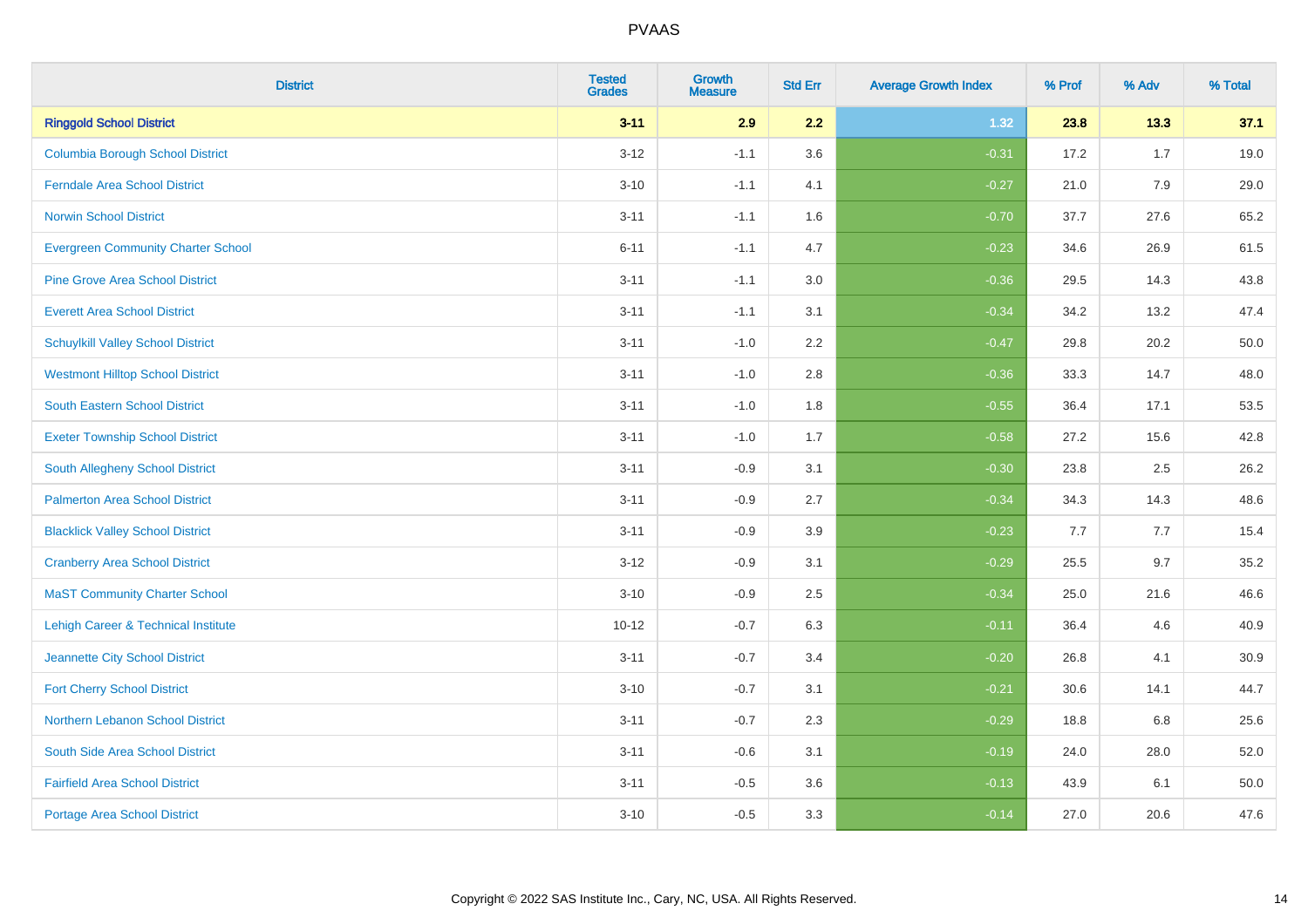| <b>District</b>                                  | <b>Tested</b><br><b>Grades</b> | <b>Growth</b><br><b>Measure</b> | <b>Std Err</b> | <b>Average Growth Index</b> | % Prof | % Adv | % Total |
|--------------------------------------------------|--------------------------------|---------------------------------|----------------|-----------------------------|--------|-------|---------|
| <b>Ringgold School District</b>                  | $3 - 11$                       | 2.9                             | 2.2            | 1.32                        | 23.8   | 13.3  | 37.1    |
| <b>Otto-Eldred School District</b>               | $3 - 11$                       | $-0.5$                          | 3.5            | $-0.13$                     | 35.8   | 10.5  | 46.3    |
| <b>Brockway Area School District</b>             | $3 - 11$                       | $-0.4$                          | 3.5            | $-0.11$                     | 41.2   | 13.8  | 55.0    |
| <b>Central Greene School District</b>            | $3 - 11$                       | $-0.4$                          | 2.5            | $-0.15$                     | 27.8   | 14.8  | 42.6    |
| <b>Northern Cambria School District</b>          | $3 - 11$                       | $-0.3$                          | 3.4            | $-0.09$                     | 26.5   | 1.2   | 27.7    |
| <b>Wilson Area School District</b>               | $3 - 11$                       | $-0.3$                          | 2.4            | $-0.12$                     | 35.4   | 14.6  | 50.0    |
| <b>Greencastle-Antrim School District</b>        | $3 - 11$                       | $-0.3$                          | 2.0            | $-0.14$                     | 30.9   | 22.2  | 53.1    |
| <b>Harrisburg City School District</b>           | $3 - 11$                       | $-0.2$                          | 2.0            | $-0.11$                     | 6.0    | 2.0   | 8.0     |
| <b>Freeport Area School District</b>             | $3 - 10$                       | $-0.2$                          | 2.1            | $-0.10$                     | 37.4   | 29.8  | 67.2    |
| Southern Tioga School District                   | $3 - 11$                       | $-0.1$                          | 2.8            | $-0.03$                     | 26.3   | 10.3  | 36.6    |
| <b>Warren County School District</b>             | $3 - 11$                       | $-0.1$                          | 1.6            | $-0.06$                     | 26.7   | 9.7   | 36.4    |
| <b>Penn Hills School District</b>                | $3 - 11$                       | 0.0                             | 2.4            | 0.02                        | 18.4   | 7.1   | 25.6    |
| Altoona Area School District                     | $3 - 12$                       | 0.1                             | 1.5            | 0.07                        | 29.0   | 13.8  | 42.8    |
| Community Academy Of Philadelphia Charter School | $3 - 11$                       | 0.1                             | 2.6            | 0.06                        | 9.7    | 2.6   | 12.4    |
| <b>Garnet Valley School District</b>             | $3 - 10$                       | 0.2                             | 1.7            | 0.13                        | 34.9   | 26.4  | 61.3    |
| <b>Central Columbia School District</b>          | $3 - 12$                       | 0.3                             | 2.3            | 0.12                        | 25.4   | 37.6  | 63.0    |
| <b>Ridley School District</b>                    | $3-12$                         | 0.3                             | 1.6            | 0.21                        | 32.0   | 10.7  | 42.6    |
| <b>Shippensburg Area School District</b>         | $3 - 11$                       | 0.5                             | 1.8            | 0.26                        | 23.5   | 22.8  | 46.3    |
| <b>Wilson School District</b>                    | $3 - 12$                       | 0.5                             | 1.5            | 0.32                        | 30.4   | 25.5  | 55.9    |
| Pennsylvania Cyber Charter School                | $3 - 11$                       | 0.6                             | 1.5            | 0.37                        | 20.8   | 8.1   | 28.9    |
| <b>Hamburg Area School District</b>              | $3 - 11$                       | 0.6                             | 2.4            | 0.25                        | 28.0   | 15.5  | 43.6    |
| <b>New Foundations Charter School</b>            | $3 - 11$                       | 0.6                             | 2.2            | 0.29                        | 22.4   | 4.0   | 26.4    |
| <b>Tech Freire Charter School</b>                | $9 - 11$                       | 0.7                             | 2.5            | 0.27                        | 3.6    | 0.0   | 3.6     |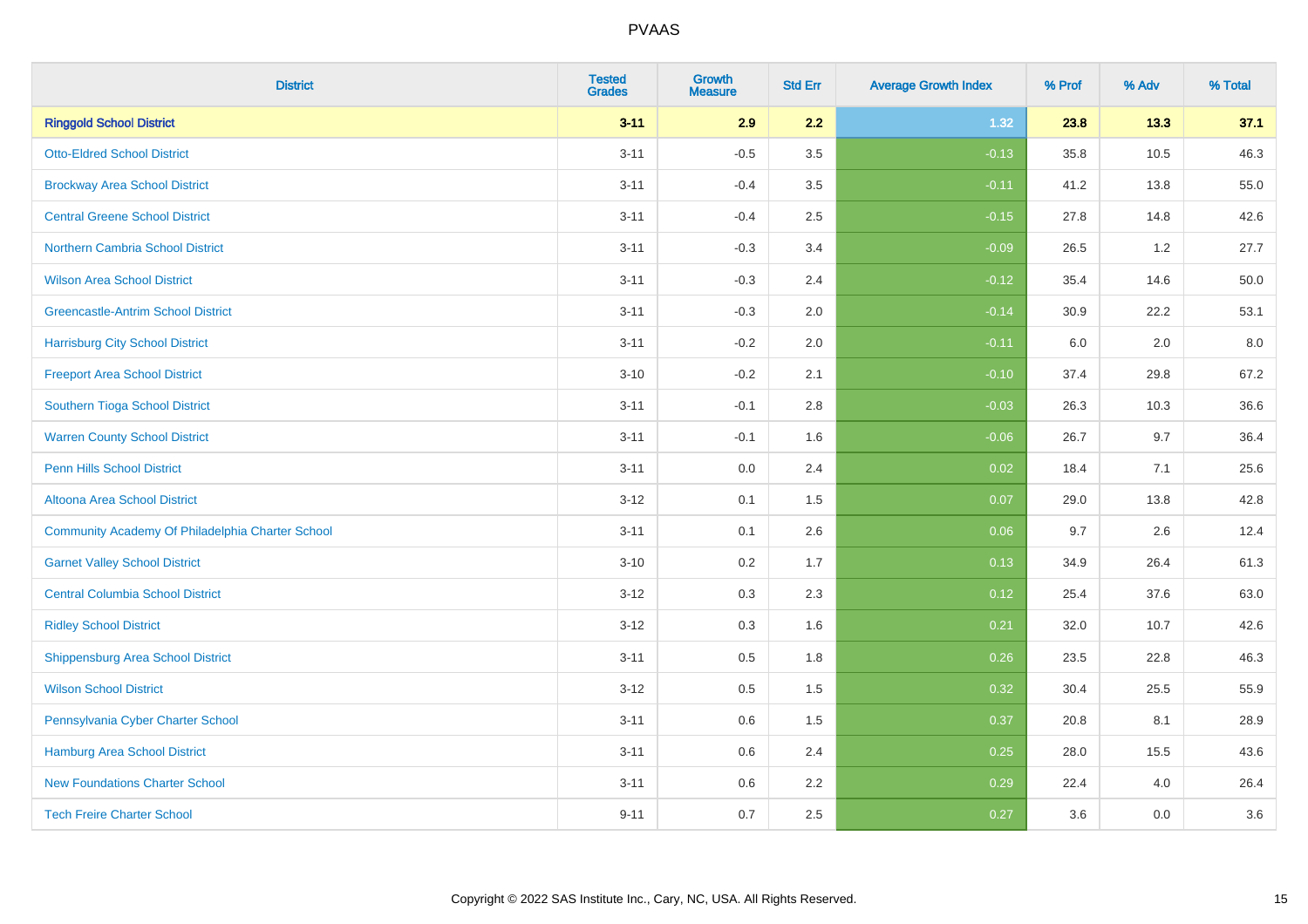| <b>District</b>                                    | <b>Tested</b><br><b>Grades</b> | <b>Growth</b><br><b>Measure</b> | <b>Std Err</b> | <b>Average Growth Index</b> | % Prof | % Adv | % Total |
|----------------------------------------------------|--------------------------------|---------------------------------|----------------|-----------------------------|--------|-------|---------|
| <b>Ringgold School District</b>                    | $3 - 11$                       | 2.9                             | 2.2            | 1.32                        | 23.8   | 13.3  | 37.1    |
| <b>Jersey Shore Area School District</b>           | $3 - 11$                       | 0.7                             | 2.5            | 0.27                        | 39.3   | 13.6  | 52.9    |
| <b>Seneca Valley School District</b>               | $3 - 11$                       | 0.8                             | 1.4            | 0.54                        | 40.6   | 25.2  | 65.8    |
| <b>Marion Center Area School District</b>          | $3 - 10$                       | 0.8                             | 2.9            | 0.27                        | 23.3   | 11.1  | 34.4    |
| <b>Hopewell Area School District</b>               | $3 - 11$                       | 0.8                             | 2.6            | 0.31                        | 34.5   | 12.4  | 46.9    |
| <b>Tidioute Community Charter School</b>           | $3 - 11$                       | 0.8                             | 4.4            | 0.19                        | 18.1   | 6.9   | 25.0    |
| Daniel Boone Area School District                  | $3 - 12$                       | 0.9                             | 1.9            | 0.46                        | 28.9   | 22.0  | 51.0    |
| <b>Abington School District</b>                    | $3 - 10$                       | 0.9                             | 1.6            | 0.57                        | 29.7   | 28.7  | 58.4    |
| <b>Upper Adams School District</b>                 | $3 - 11$                       | 0.9                             | 2.5            | 0.37                        | 33.0   | 17.0  | 50.0    |
| South Williamsport Area School District            | $3 - 10$                       | 0.9                             | 3.1            | 0.31                        | 38.4   | 11.6  | 50.0    |
| <b>Bensalem Township School District</b>           | $3 - 11$                       | 1.0                             | 1.6            | 0.63                        | 24.3   | 10.7  | 34.9    |
| <b>Tulpehocken Area School District</b>            | $3-12$                         | 1.0                             | 4.9            | 0.20                        | 11.5   | 23.1  | 34.6    |
| <b>Wattsburg Area School District</b>              | $3 - 11$                       | 1.0                             | 2.7            | 0.36                        | 20.4   | 12.4  | 32.7    |
| <b>Annville-Cleona School District</b>             | $3 - 12$                       | 1.1                             | 2.4            | 0.45                        | 34.8   | 13.6  | 48.5    |
| <b>Upper Moreland Township School District</b>     | $3 - 11$                       | 1.1                             | 2.0            | 0.56                        | 24.8   | 26.6  | 51.3    |
| <b>North Star School District</b>                  | $3 - 11$                       | 1.1                             | 3.3            | 0.34                        | 26.2   | 20.0  | 46.2    |
| Philadelphia Electrical & Tech Charter High School | $10 - 10$                      | $1.2\,$                         | 2.6            | 0.45                        | 0.9    | 0.0   | 0.9     |
| <b>Springfield School District</b>                 | $3 - 11$                       | 1.2                             | 1.7            | 0.69                        | 31.8   | 25.2  | 56.9    |
| <b>Penn-Delco School District</b>                  | $3 - 11$                       | 1.3                             | 1.8            | 0.75                        | 26.5   | 12.6  | 39.1    |
| <b>Brentwood Borough School District</b>           | $3 - 11$                       | 1.3                             | 3.0            | 0.44                        | 20.2   | 16.0  | 36.2    |
| <b>MaST Community Charter School II</b>            | $3 - 10$                       | 1.4                             | 3.0            | 0.45                        | 16.1   | 4.6   | 20.7    |
| <b>Oley Valley School District</b>                 | $3 - 11$                       | 1.4                             | 2.4            | 0.56                        | 37.4   | 23.9  | 61.4    |
| <b>Reach Cyber Charter School</b>                  | $3 - 11$                       | 1.4                             | 3.6            | 0.40                        | 32.9   | 15.2  | 48.1    |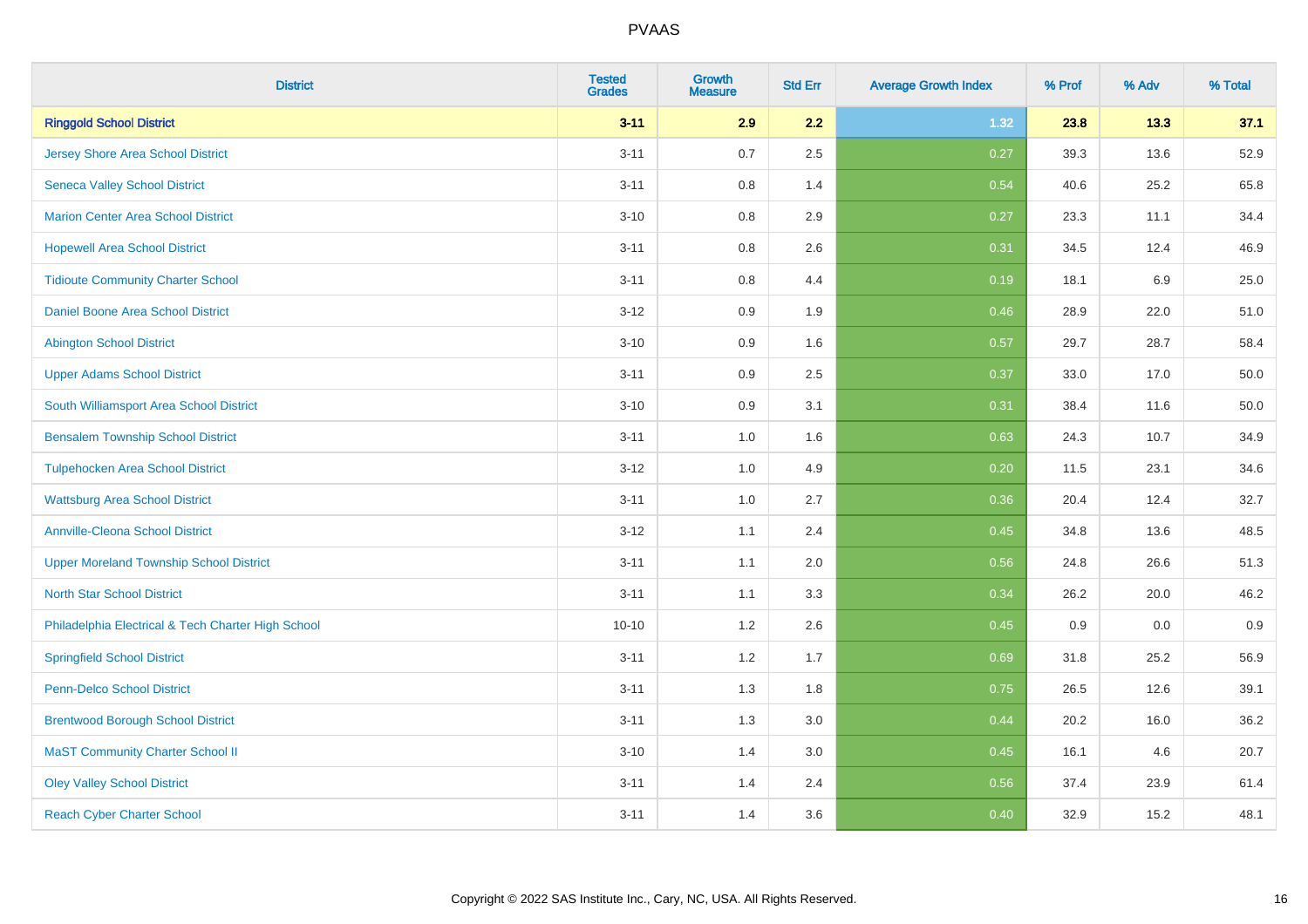| <b>District</b>                           | <b>Tested</b><br><b>Grades</b> | <b>Growth</b><br><b>Measure</b> | <b>Std Err</b> | <b>Average Growth Index</b> | % Prof | % Adv | % Total |
|-------------------------------------------|--------------------------------|---------------------------------|----------------|-----------------------------|--------|-------|---------|
| <b>Ringgold School District</b>           | $3 - 11$                       | 2.9                             | 2.2            | 1.32                        | 23.8   | 13.3  | 37.1    |
| <b>Tunkhannock Area School District</b>   | $3 - 11$                       | 1.4                             | 2.0            | 0.71                        | 29.8   | 18.1  | 47.9    |
| <b>Haverford Township School District</b> | $3 - 11$                       | 1.4                             | 1.4            | 1.05                        | 36.7   | 26.3  | 63.0    |
| <b>Centennial School District</b>         | $3 - 10$                       | 1.5                             | 1.5            | 0.98                        | 23.6   | 12.4  | 36.0    |
| <b>Moon Area School District</b>          | $3 - 11$                       | 1.5                             | 1.8            | 0.86                        | 34.5   | 25.5  | 60.0    |
| <b>Avella Area School District</b>        | $3 - 12$                       | 1.6                             | 4.7            | 0.34                        | 34.8   | 7.2   | 42.0    |
| Juniata Valley School District            | $3 - 11$                       | 1.6                             | 3.2            | 0.51                        | 23.1   | 9.4   | 32.5    |
| <b>Shenango Area School District</b>      | $3 - 11$                       | 1.7                             | 3.2            | 0.52                        | 41.4   | 13.8  | 55.3    |
| <b>Lewisburg Area School District</b>     | $3 - 11$                       | 1.7                             | 2.4            | 0.72                        | 35.9   | 35.9  | 71.8    |
| <b>Forest Hills School District</b>       | $3 - 11$                       | 1.8                             | 2.5            | 0.71                        | 28.8   | 10.3  | 39.1    |
| West Jefferson Hills School District      | $3 - 11$                       | 1.9                             | 1.9            | 0.99                        | 34.8   | 27.3  | 62.1    |
| <b>Pottstown School District</b>          | $3 - 12$                       | 2.0                             | 2.2            | 0.88                        | 19.4   | 6.2   | 25.6    |
| <b>Blackhawk School District</b>          | $3 - 11$                       | 2.0                             | 2.3            | 0.87                        | 34.6   | 20.7  | 55.3    |
| <b>Bethlehem-Center School District</b>   | $3 - 10$                       | 2.1                             | 3.5            | 0.59                        | 32.3   | 4.6   | 36.9    |
| Esperanza Academy Charter School          | $4 - 11$                       | 2.1                             | 2.1            | 1.01                        | 14.2   | 3.6   | 17.8    |
| <b>Upper Dublin School District</b>       | $3 - 12$                       | 2.1                             | 1.8            | 1.19                        | 34.7   | 30.0  | 64.7    |
| <b>Solanco School District</b>            | $3 - 11$                       | 2.2                             | 1.8            | 1.18                        | 27.2   | 15.0  | 42.3    |
| <b>Mercer Area School District</b>        | $3 - 11$                       | 2.2                             | 3.1            | 0.70                        | 24.4   | 11.8  | 36.2    |
| <b>Belmont Charter School</b>             | $3 - 10$                       | 2.2                             | 3.4            | 0.64                        | 5.3    | 1.8   | $7.0$   |
| <b>West Shore School District</b>         | $3 - 12$                       | 2.2                             | 1.3            | 1.68                        | 31.8   | 15.2  | 47.1    |
| Mt Lebanon School District                | $3 - 11$                       | 2.4                             | 1.3            | 1.79                        | 39.3   | 37.4  | 76.8    |
| <b>Conestoga Valley School District</b>   | $3 - 11$                       | 2.4                             | 1.7            | 1.43                        | 35.0   | 23.5  | 58.5    |
| <b>South Western School District</b>      | $3 - 12$                       | 2.5                             | 1.7            | 1.48                        | 36.2   | 19.7  | 55.9    |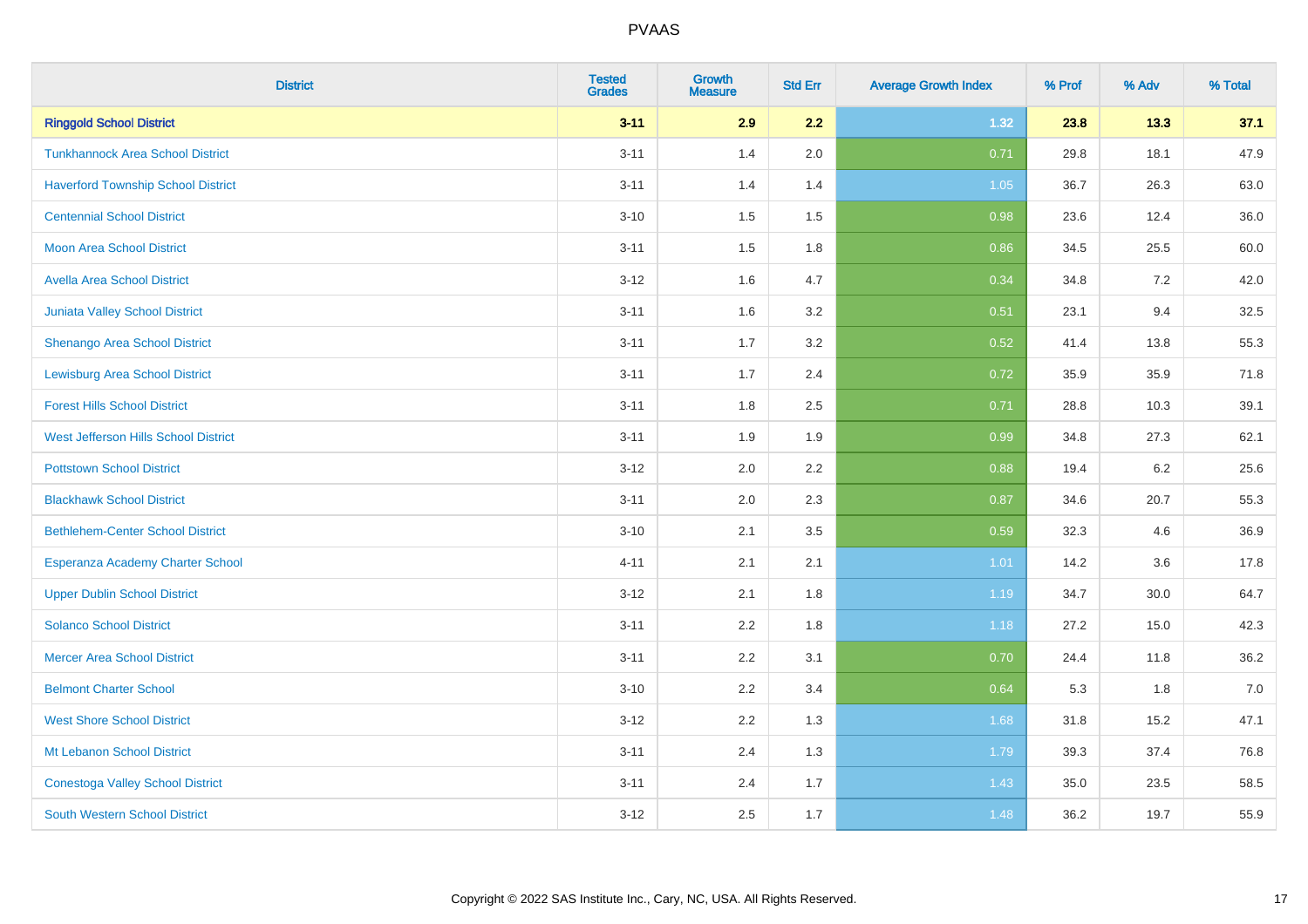| <b>District</b>                                 | <b>Tested</b><br><b>Grades</b> | <b>Growth</b><br><b>Measure</b> | <b>Std Err</b> | <b>Average Growth Index</b> | % Prof | % Adv | % Total |
|-------------------------------------------------|--------------------------------|---------------------------------|----------------|-----------------------------|--------|-------|---------|
| <b>Ringgold School District</b>                 | $3 - 11$                       | 2.9                             | 2.2            | 1.32                        | 23.8   | 13.3  | 37.1    |
| <b>Bermudian Springs School District</b>        | $3 - 11$                       | 2.5                             | 2.4            | 1.05                        | 31.8   | 23.5  | 55.3    |
| <b>Sullivan County School District</b>          | $3 - 10$                       | 2.5                             | 4.3            | 0.58                        | 43.6   | 7.7   | 51.3    |
| <b>Union School District</b>                    | $3 - 12$                       | 2.5                             | 3.7            | 0.69                        | 17.9   | 10.4  | 28.4    |
| <b>School Lane Charter School</b>               | $3 - 11$                       | 2.6                             | 3.6            | 0.72                        | 23.1   | 18.7  | 41.8    |
| <b>Williams Valley School District</b>          | $3 - 11$                       | 2.6                             | 3.7            | 0.69                        | 17.0   | 5.1   | 22.0    |
| <b>Austin Area School District</b>              | $3 - 11$                       | 2.6                             | 6.0            | 0.43                        | 25.0   | 18.8  | 43.8    |
| <b>Athens Area School District</b>              | $3 - 11$                       | 2.6                             | 2.3            | 1.11                        | 34.9   | 12.3  | 47.3    |
| <b>Perkiomen Valley School District</b>         | $3 - 11$                       | 2.7                             | 1.5            | 1.83                        | 35.0   | 25.3  | 60.3    |
| <b>Mastery Charter School - Pickett Campus</b>  | $6 - 10$                       | 2.7                             | 4.2            | 0.65                        | 20.6   | 0.0   | 20.6    |
| <b>Eastern Lancaster County School District</b> | $3 - 12$                       | 2.9                             | 3.2            | 0.91                        | 35.2   | 36.4  | 71.6    |
| <b>Ringgold School District</b>                 | $3 - 11$                       | 2.9                             | 2.2            | 1.32                        | 23.8   | 13.3  | 37.1    |
| <b>Penn-Trafford School District</b>            | $3 - 11$                       | 2.9                             | 1.8            | 1.68                        | 46.3   | 26.2  | 72.5    |
| <b>Waynesboro Area School District</b>          | $3 - 12$                       | 3.0                             | 1.8            | 1.67                        | 26.0   | 23.5  | 49.5    |
| <b>Gateway School District</b>                  | $3 - 11$                       | 3.1                             | 2.0            | 1.55                        | 35.7   | 18.5  | 54.2    |
| Northampton Area School District                | $3 - 11$                       | 3.2                             | 1.5            | 2.05                        | 29.8   | 17.9  | 47.7    |
| <b>Clarion Area School District</b>             | $3 - 11$                       | $3.2\,$                         | 3.7            | 0.88                        | 31.7   | 13.3  | 45.0    |
| <b>North Clarion County School District</b>     | $3 - 12$                       | 3.4                             | 4.1            | 0.83                        | 45.0   | 18.8  | 63.8    |
| <b>Fort Leboeuf School District</b>             | $3 - 11$                       | $3.5\,$                         | 2.2            | 1.58                        | 32.0   | 16.8  | 48.8    |
| <b>Bellwood-Antis School District</b>           | $3 - 10$                       | $3.5\,$                         | 2.8            | 1.24                        | 40.9   | 19.4  | 60.2    |
| <b>Keystone Central School District</b>         | $3 - 11$                       | 3.6                             | 1.8            | 2.04                        | 27.1   | 14.6  | 41.8    |
| <b>Western Wayne School District</b>            | $3 - 11$                       | 3.6                             | 2.6            | 1.39                        | 30.8   | 16.2  | 47.0    |
| <b>Midd-West School District</b>                | $3 - 11$                       | 3.6                             | 2.6            | 1.42                        | 28.6   | 25.0  | 53.6    |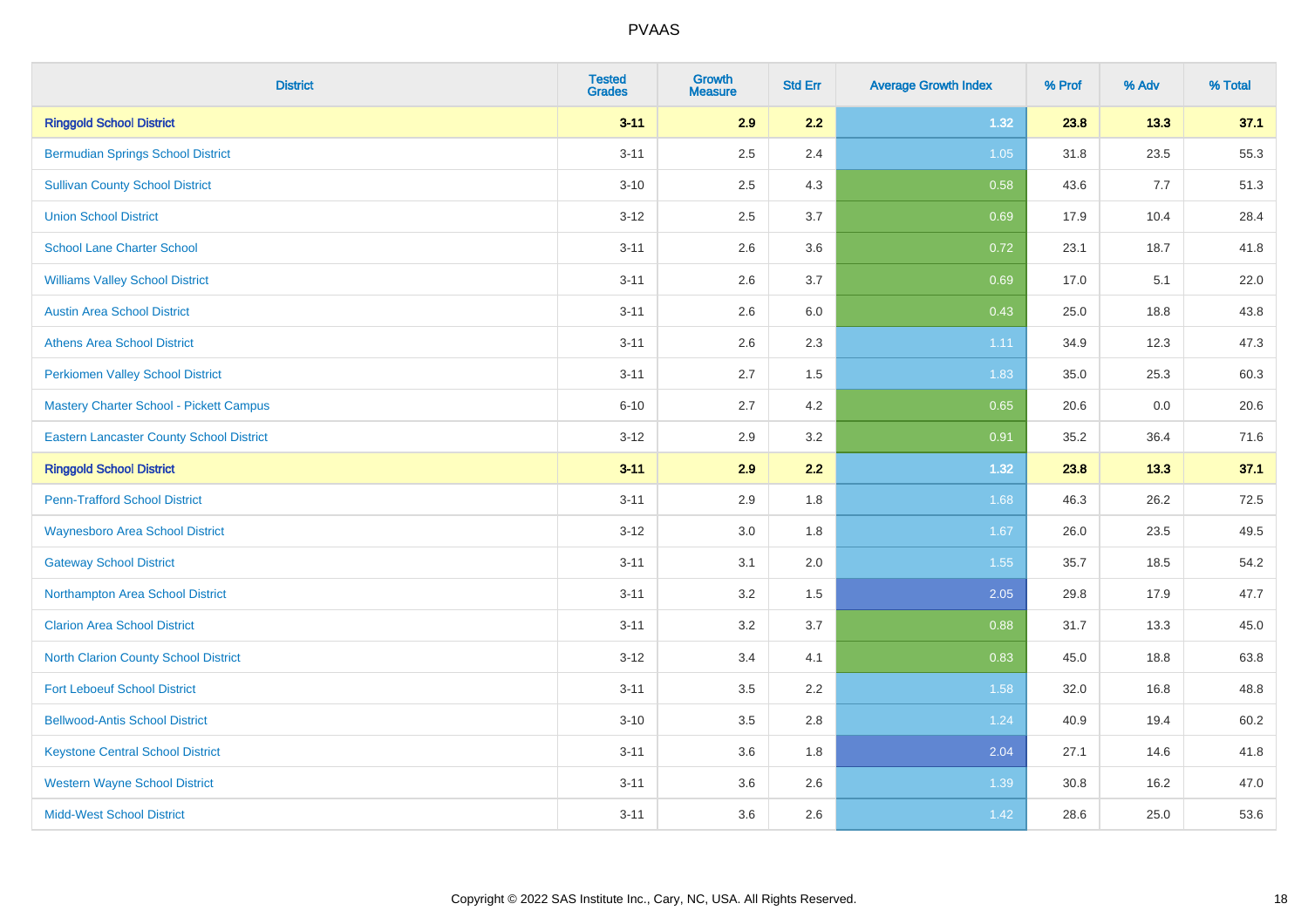| <b>District</b>                                    | <b>Tested</b><br><b>Grades</b> | <b>Growth</b><br><b>Measure</b> | <b>Std Err</b> | <b>Average Growth Index</b> | % Prof | % Adv | % Total |
|----------------------------------------------------|--------------------------------|---------------------------------|----------------|-----------------------------|--------|-------|---------|
| <b>Ringgold School District</b>                    | $3 - 11$                       | 2.9                             | 2.2            | 1.32                        | 23.8   | 13.3  | 37.1    |
| <b>Sharpsville Area School District</b>            | $3 - 11$                       | 3.8                             | 3.7            | 1.04                        | 41.1   | 23.2  | 64.3    |
| <b>Newport School District</b>                     | $3 - 12$                       | 3.8                             | 3.3            | 1.17                        | 38.8   | 10.4  | 49.2    |
| Northeastern York School District                  | $3 - 11$                       | 3.8                             | 1.8            | 2.11                        | 32.7   | 21.0  | 53.7    |
| <b>Spring Grove Area School District</b>           | $3 - 11$                       | 3.9                             | 2.0            | 1.90                        | 30.0   | 23.0  | 53.0    |
| Susquehanna Township School District               | $3 - 12$                       | 3.9                             | 2.7            | 1.45                        | 19.0   | 13.1  | 32.0    |
| <b>Southeast Delco School District</b>             | $3 - 10$                       | 3.9                             | 3.5            | 1.12                        | 18.6   | 3.4   | 22.0    |
| <b>Brownsville Area School District</b>            | $3 - 12$                       | 3.9                             | 3.8            | 1.04                        | 22.0   | 8.5   | 30.5    |
| <b>Chestnut Ridge School District</b>              | $3 - 12$                       | 4.0                             | 2.9            | 1.38                        | 33.2   | 11.0  | 44.2    |
| <b>Eastern Lebanon County School District</b>      | $3 - 11$                       | 4.0                             | 2.1            | 1.89                        | 23.5   | 11.5  | 35.0    |
| Philipsburg-Osceola Area School District           | $3 - 11$                       | 4.1                             | 3.0            | 1.37                        | 22.5   | 16.2  | 38.8    |
| <b>Commonwealth Charter Academy Charter School</b> | $3 - 10$                       | 4.2                             | 1.6            | 2.68                        | 27.0   | 15.6  | 42.5    |
| <b>Bloomsburg Area School District</b>             | $3 - 10$                       | 4.3                             | 3.4            | 1.26                        | 36.5   | 20.6  | 57.1    |
| <b>Purchase Line School District</b>               | $3 - 12$                       | 4.3                             | 3.3            | 1.30                        | 32.3   | 9.0   | 41.4    |
| <b>Reading School District</b>                     | $3 - 11$                       | 4.3                             | 1.2            | 3.71                        | 16.8   | 6.0   | 22.8    |
| South Middleton School District                    | $3 - 11$                       | 4.4                             | 2.2            | 1.95                        | 31.1   | 16.4  | 47.5    |
| <b>Downingtown Area School District</b>            | $3 - 11$                       | 4.4                             | 1.1            | 4.06                        | 30.1   | 32.0  | 62.2    |
| Pennsylvania Virtual Charter School                | $3 - 11$                       | 4.4                             | 3.4            | 1.31                        | 29.8   | 21.2  | 51.0    |
| <b>Red Lion Area School District</b>               | $3 - 11$                       | 4.5                             | 1.9            | 2.31                        | 32.3   | 21.5  | 53.8    |
| <b>Mckeesport Area School District</b>             | $3 - 12$                       | 4.6                             | 2.2            | 2.14                        | 21.1   | 4.4   | 25.5    |
| <b>Central Valley School District</b>              | $3 - 10$                       | 4.7                             | 2.6            | 1.83                        | 37.8   | 18.5  | 56.3    |
| East Pennsboro Area School District                | $3 - 11$                       | 4.8                             | 2.1            | 2.26                        | 36.8   | 16.9  | 53.7    |
| <b>Conemaugh Township Area School District</b>     | $3 - 12$                       | 4.8                             | 3.5            | 1.39                        | 30.9   | 27.8  | 58.8    |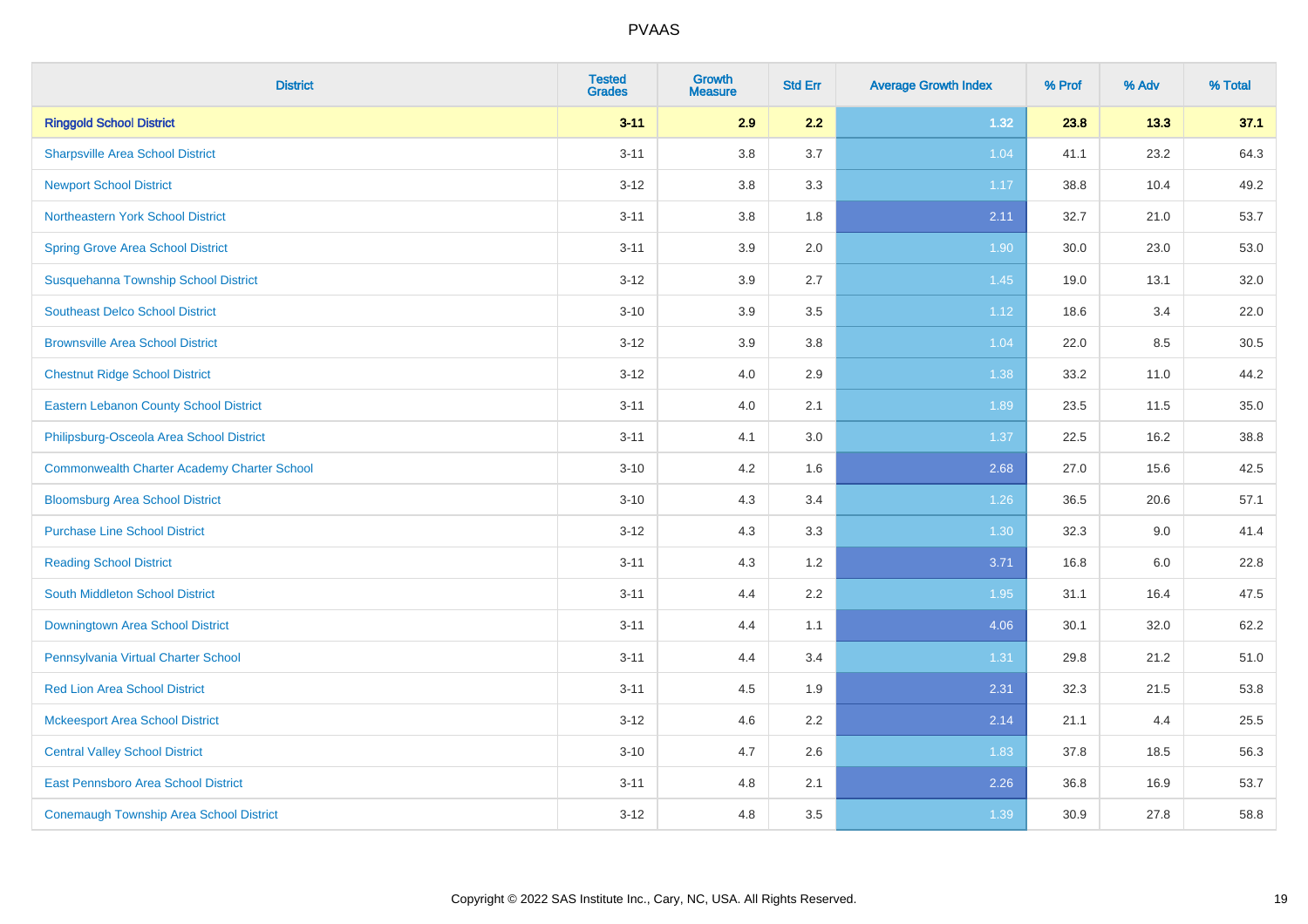| <b>District</b>                                | <b>Tested</b><br><b>Grades</b> | <b>Growth</b><br><b>Measure</b> | <b>Std Err</b> | <b>Average Growth Index</b> | % Prof | % Adv | % Total |
|------------------------------------------------|--------------------------------|---------------------------------|----------------|-----------------------------|--------|-------|---------|
| <b>Ringgold School District</b>                | $3 - 11$                       | 2.9                             | 2.2            | 1.32                        | 23.8   | 13.3  | 37.1    |
| <b>Wallingford-Swarthmore School District</b>  | $3 - 10$                       | $5.0\,$                         | $2.2\,$        | 2.25                        | 33.3   | 37.1  | 70.4    |
| Johnsonburg Area School District               | $3 - 11$                       | 5.0                             | 3.9            | 1.27                        | 35.5   | 11.8  | 47.4    |
| Aspira Bilingual Cyber Charter School          | $3 - 11$                       | 5.1                             | 5.8            | 0.87                        | 4.8    | 0.0   | 4.8     |
| Hope For Hyndman Charter School                | $3 - 11$                       | 5.1                             | 5.8            | 0.88                        | 14.3   | 7.1   | 21.4    |
| <b>Lower Dauphin School District</b>           | $3 - 11$                       | 5.3                             | 1.8            | 3.03                        | 30.6   | 26.8  | 57.5    |
| <b>Great Valley School District</b>            | $3 - 11$                       | 5.4                             | 2.0            | 2.77                        | 33.8   | 33.5  | 67.3    |
| <b>Galeton Area School District</b>            | $3 - 11$                       | 5.4                             | 5.4            | 1.01                        | 33.3   | 22.2  | 55.6    |
| <b>Pennsbury School District</b>               | $3 - 11$                       | 5.6                             | 1.3            | 4.38                        | 37.7   | 27.7  | 65.4    |
| <b>Crawford Central School District</b>        | $3 - 11$                       | 5.7                             | 2.1            | 2.71                        | 26.4   | 15.8  | 42.1    |
| <b>Wyalusing Area School District</b>          | $3 - 12$                       | 5.7                             | 3.2            | 1.78                        | 38.6   | 12.9  | 51.4    |
| <b>Upper Perkiomen School District</b>         | $3 - 11$                       | 5.7                             | 1.9            | 3.04                        | 25.4   | 19.9  | 45.4    |
| <b>Sayre Area School District</b>              | $3 - 11$                       | 5.8                             | 3.2            | 1.81                        | 30.3   | 21.0  | 51.3    |
| <b>Smethport Area School District</b>          | $3 - 12$                       | 5.8                             | 3.8            | 1.52                        | 24.6   | 20.0  | 44.6    |
| <b>Brandywine Heights Area School District</b> | $3 - 11$                       | 5.8                             | 2.6            | 2.27                        | 27.7   | 28.6  | 56.2    |
| <b>Halifax Area School District</b>            | $3 - 11$                       | 5.8                             | 3.5            | 1.64                        | 32.1   | 18.9  | 50.9    |
| <b>Salisbury Township School District</b>      | $3 - 11$                       | 5.8                             | 3.6            | 1.62                        | 24.4   | 12.6  | 37.0    |
| Huntingdon Area School District                | $3 - 11$                       | 5.8                             | 2.6            | 2.28                        | 27.8   | 17.4  | 45.2    |
| <b>Donegal School District</b>                 | $3 - 12$                       | 5.9                             | 2.2            | 2.72                        | 34.1   | 23.1  | 57.2    |
| Saint Marys Area School District               | $3 - 11$                       | 6.0                             | 2.2            | 2.69                        | 35.4   | 18.3  | 53.7    |
| South Fayette Township School District         | $3 - 11$                       | 6.0                             | 1.8            | 3.33                        | 32.2   | 38.3  | 70.5    |
| <b>Hazleton Area School District</b>           | $3 - 11$                       | 6.0                             | 1.6            | 3.85                        | 20.5   | 9.0   | 29.5    |
| <b>Penncrest School District</b>               | $3 - 11$                       | 6.0                             | 1.9            | 3.24                        | 31.1   | 16.9  | 48.0    |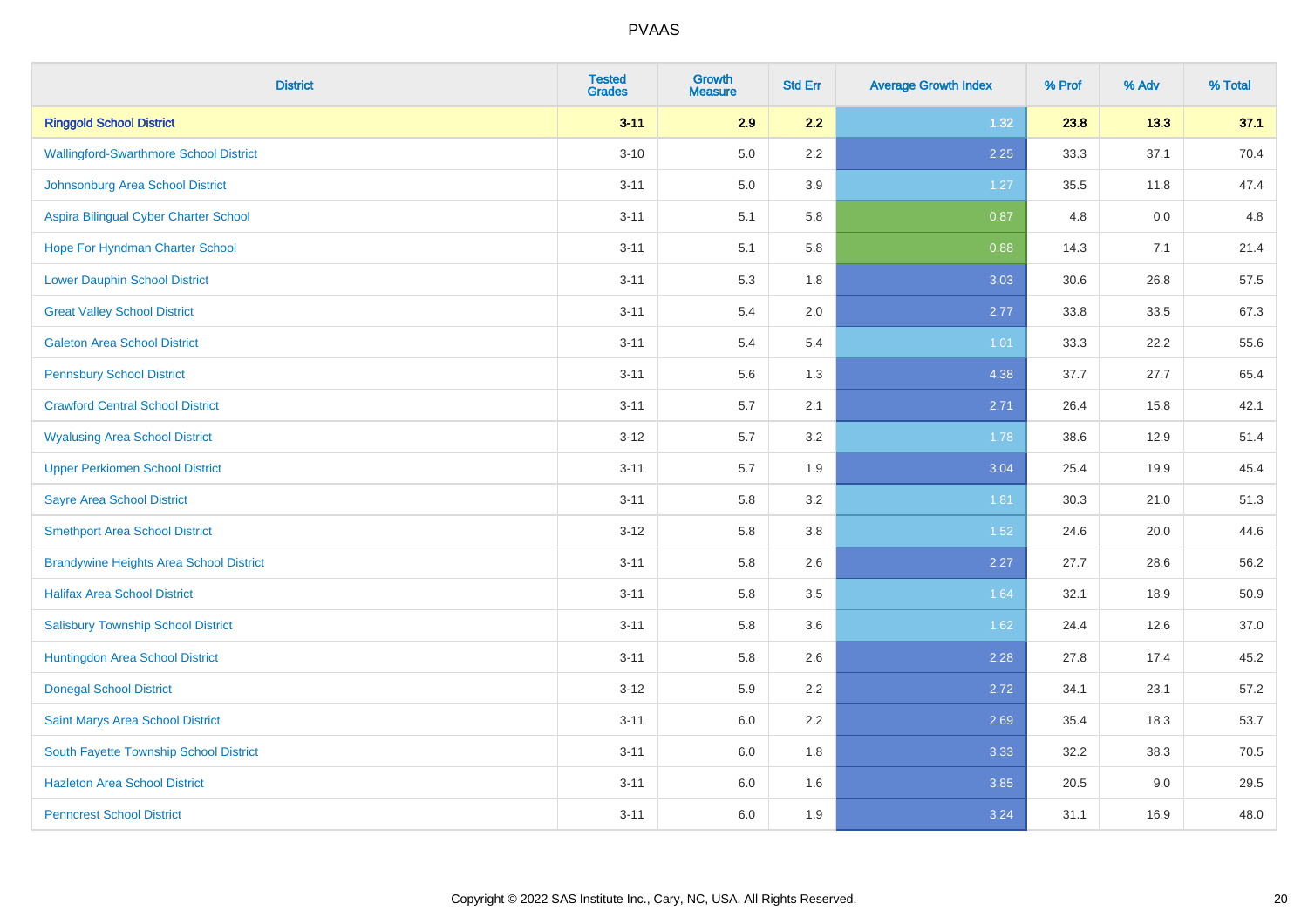| <b>District</b>                                | <b>Tested</b><br><b>Grades</b> | <b>Growth</b><br><b>Measure</b> | <b>Std Err</b> | <b>Average Growth Index</b> | % Prof | % Adv | % Total |
|------------------------------------------------|--------------------------------|---------------------------------|----------------|-----------------------------|--------|-------|---------|
| <b>Ringgold School District</b>                | $3 - 11$                       | 2.9                             | 2.2            | 1.32                        | 23.8   | 13.3  | 37.1    |
| <b>Multicultural Academy Charter School</b>    | $9 - 11$                       | 6.0                             | 3.4            | 1.77                        | 12.3   | 0.0   | 12.3    |
| Northern Lehigh School District                | $3-12$                         | 6.1                             | 2.5            | 2.42                        | 21.4   | 18.0  | 39.3    |
| <b>South Butler County School District</b>     | $3 - 10$                       | 6.3                             | 2.2            | 2.80                        | 37.8   | 19.2  | 57.0    |
| <b>United School District</b>                  | $3 - 11$                       | 6.3                             | 3.3            | 1.89                        | 38.8   | 16.3  | 55.0    |
| <b>Easton Area School District</b>             | $3-12$                         | 6.3                             | 1.3            | 4.91                        | 24.1   | 13.0  | 37.1    |
| <b>Bedford Area School District</b>            | $3 - 11$                       | 6.4                             | 2.4            | 2.68                        | 31.0   | 20.6  | 51.6    |
| People For People Charter School               | $3 - 12$                       | 6.4                             | 5.6            | 1.15                        | 2.4    | 0.0   | 2.4     |
| Tamaqua Area School District                   | $3-12$                         | 6.5                             | 2.4            | 2.72                        | 34.3   | 17.5  | 51.8    |
| <b>Port Allegany School District</b>           | $3 - 11$                       | 6.5                             | 3.7            | 1.74                        | 26.4   | 11.3  | 37.7    |
| 21st Century Cyber Charter School              | $6 - 12$                       | 6.6                             | 2.1            | 3.16                        | 29.0   | 21.8  | 50.8    |
| <b>Mars Area School District</b>               | $3 - 10$                       | 6.6                             | 1.9            | 3.45                        | 36.7   | 32.4  | 69.1    |
| <b>Mastery Charter School - Hardy Williams</b> | $3 - 11$                       | 6.6                             | 3.0            | 2.21                        | 24.7   | 1.2   | 25.9    |
| <b>Bellefonte Area School District</b>         | $3 - 11$                       | 6.7                             | 2.0            | 3.34                        | 28.8   | 21.5  | 50.2    |
| <b>Abington Heights School District</b>        | $3 - 11$                       | 6.7                             | 1.7            | 4.00                        | 33.8   | 31.7  | 65.5    |
| Pennsylvania Distance Learning Charter School  | $3 - 12$                       | 6.8                             | 3.4            | 1.99                        | 19.8   | 6.2   | 25.9    |
| <b>Northern Potter School District</b>         | $3-12$                         | 6.8                             | 4.6            | 1.48                        | 30.6   | 11.1  | 41.7    |
| Northern Tioga School District                 | $3-12$                         | 6.8                             | 2.6            | 2.64                        | 25.0   | 16.9  | 41.9    |
| <b>Brookville Area School District</b>         | $3 - 11$                       | 6.8                             | 3.1            | 2.19                        | 46.1   | 14.6  | 60.7    |
| <b>Ephrata Area School District</b>            | $3 - 11$                       | 6.8                             | 1.7            | 4.08                        | 31.6   | 17.1  | 48.8    |
| <b>Muncy School District</b>                   | $3 - 11$                       | 6.9                             | 3.3            | 2.12                        | 37.6   | 18.8  | 56.4    |
| <b>William Penn School District</b>            | $3 - 12$                       | 7.0                             | 1.9            | 3.61                        | 14.0   | 7.2   | 21.3    |
| <b>Bentworth School District</b>               | $3 - 11$                       | 7.0                             | 3.0            | 2.36                        | 26.6   | 17.0  | 43.6    |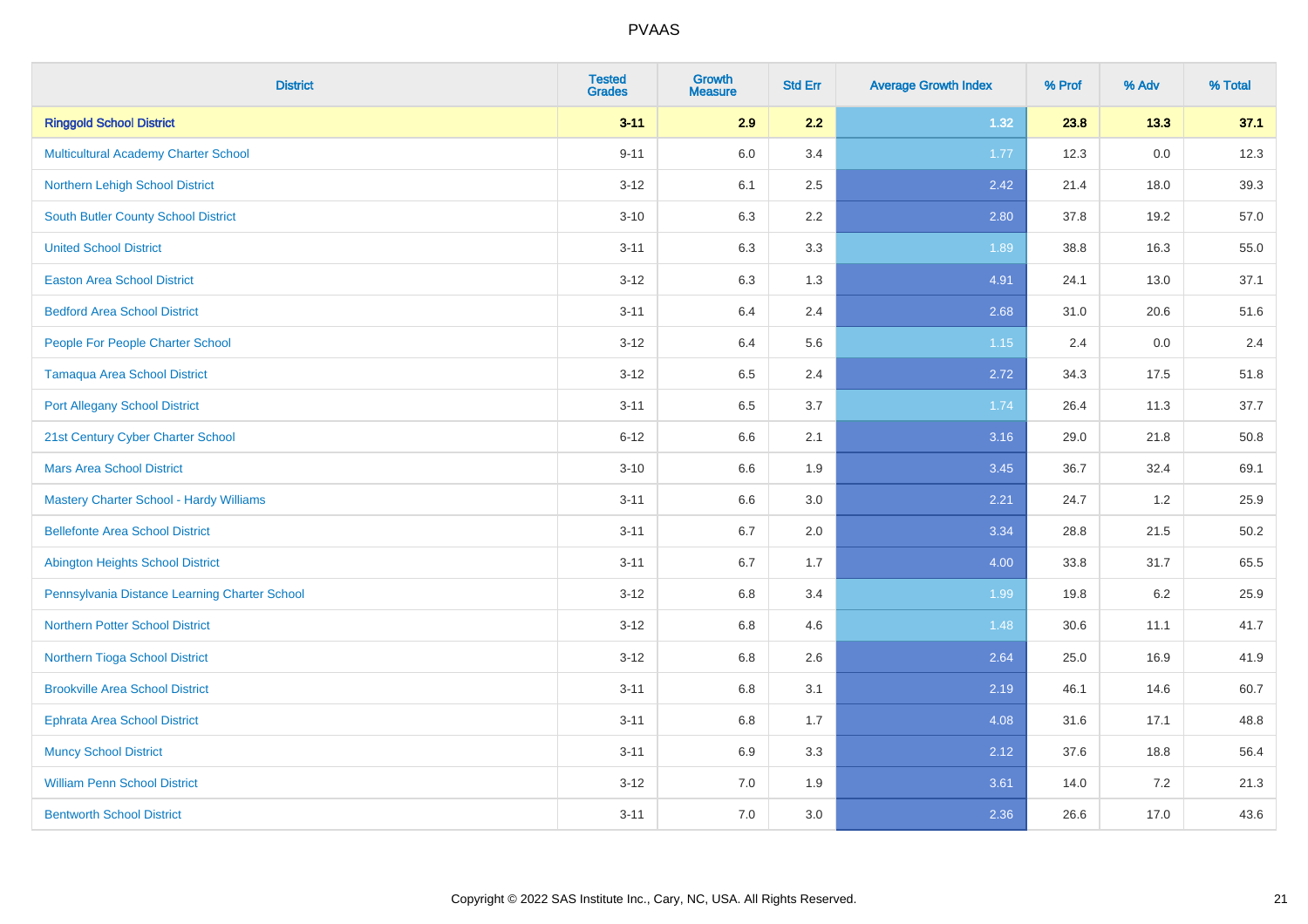| <b>District</b>                               | <b>Tested</b><br><b>Grades</b> | <b>Growth</b><br><b>Measure</b> | <b>Std Err</b> | <b>Average Growth Index</b> | % Prof | % Adv | % Total |
|-----------------------------------------------|--------------------------------|---------------------------------|----------------|-----------------------------|--------|-------|---------|
| <b>Ringgold School District</b>               | $3 - 11$                       | 2.9                             | 2.2            | 1.32                        | 23.8   | 13.3  | 37.1    |
| <b>Leechburg Area School District</b>         | $3 - 11$                       | 7.0                             | 3.9            | 1.79                        | 37.7   | 4.9   | 42.6    |
| <b>Penn Manor School District</b>             | $3 - 11$                       | 7.1                             | 1.5            | 4.82                        | 26.7   | 20.5  | 47.2    |
| <b>Elizabethtown Area School District</b>     | $3 - 12$                       | 7.1                             | 1.7            | 4.19                        | 36.4   | 27.6  | 64.0    |
| <b>Esperanza Cyber Charter School</b>         | $3 - 11$                       | 7.1                             | 6.1            | 1.15                        | 8.8    | 2.9   | 11.8    |
| <b>Conrad Weiser Area School District</b>     | $3 - 11$                       | 7.1                             | 2.1            | 3.34                        | 28.2   | 14.4  | 42.6    |
| Dr Robert Ketterer Charter School Inc         | $6 - 12$                       | 7.1                             | 4.3            | 1.66                        | 7.3    | 1.7   | 9.0     |
| <b>Dover Area School District</b>             | $3 - 12$                       | 7.1                             | 1.9            | 3.78                        | 33.0   | 18.7  | 51.7    |
| <b>Phoenixville Area School District</b>      | $3 - 11$                       | 7.3                             | 1.8            | 3.96                        | 32.3   | 27.6  | 59.8    |
| <b>York Suburban School District</b>          | $3 - 11$                       | 7.4                             | 2.1            | 3.55                        | 24.9   | 31.2  | 56.1    |
| <b>Pennridge School District</b>              | $3 - 10$                       | 7.4                             | 1.5            | 5.10                        | 32.0   | 27.6  | 59.6    |
| <b>Hampton Township School District</b>       | $3 - 11$                       | 7.4                             | 2.0            | 3.79                        | 37.9   | 39.2  | 77.0    |
| <b>Radnor Township School District</b>        | $3 - 12$                       | $7.5\,$                         | 1.9            | 4.03                        | 33.0   | 38.3  | 71.3    |
| <b>Stroudsburg Area School District</b>       | $3 - 11$                       | 7.5                             | 1.6            | 4.70                        | 30.4   | 18.3  | 48.7    |
| <b>Bald Eagle Area School District</b>        | $3 - 11$                       | 7.6                             | 2.5            | 3.00                        | 31.6   | 15.6  | 47.3    |
| <b>Conewago Valley School District</b>        | $3-12$                         | 7.6                             | 1.7            | 4.46                        | 41.3   | 19.4  | 60.6    |
| <b>Avon Grove School District</b>             | $3 - 10$                       | 7.6                             | 1.4            | 5.29                        | 33.7   | 33.2  | 67.0    |
| <b>Juniata County School District</b>         | $3 - 12$                       | 7.7                             | 2.0            | 3.81                        | 22.9   | 18.9  | 41.8    |
| <b>Palisades School District</b>              | $3 - 11$                       | 7.7                             | 2.9            | 2.66                        | 27.8   | 20.3  | 48.1    |
| <b>Keystone School District</b>               | $3 - 11$                       | 7.8                             | 5.7            | 1.37                        | 35.0   | 45.0  | 80.0    |
| <b>Glendale School District</b>               | $3 - 10$                       | 7.9                             | 3.5            | 2.25                        | 42.6   | 9.3   | 51.8    |
| <b>Mastery Charter School - Thomas Campus</b> | $3 - 10$                       | 7.9                             | 5.7            | 1.39                        | 12.5   | 0.0   | 12.5    |
| Pennsylvania Leadership Charter School        | $3 - 11$                       | 8.0                             | 1.9            | 4.22                        | 33.1   | 27.8  | 60.9    |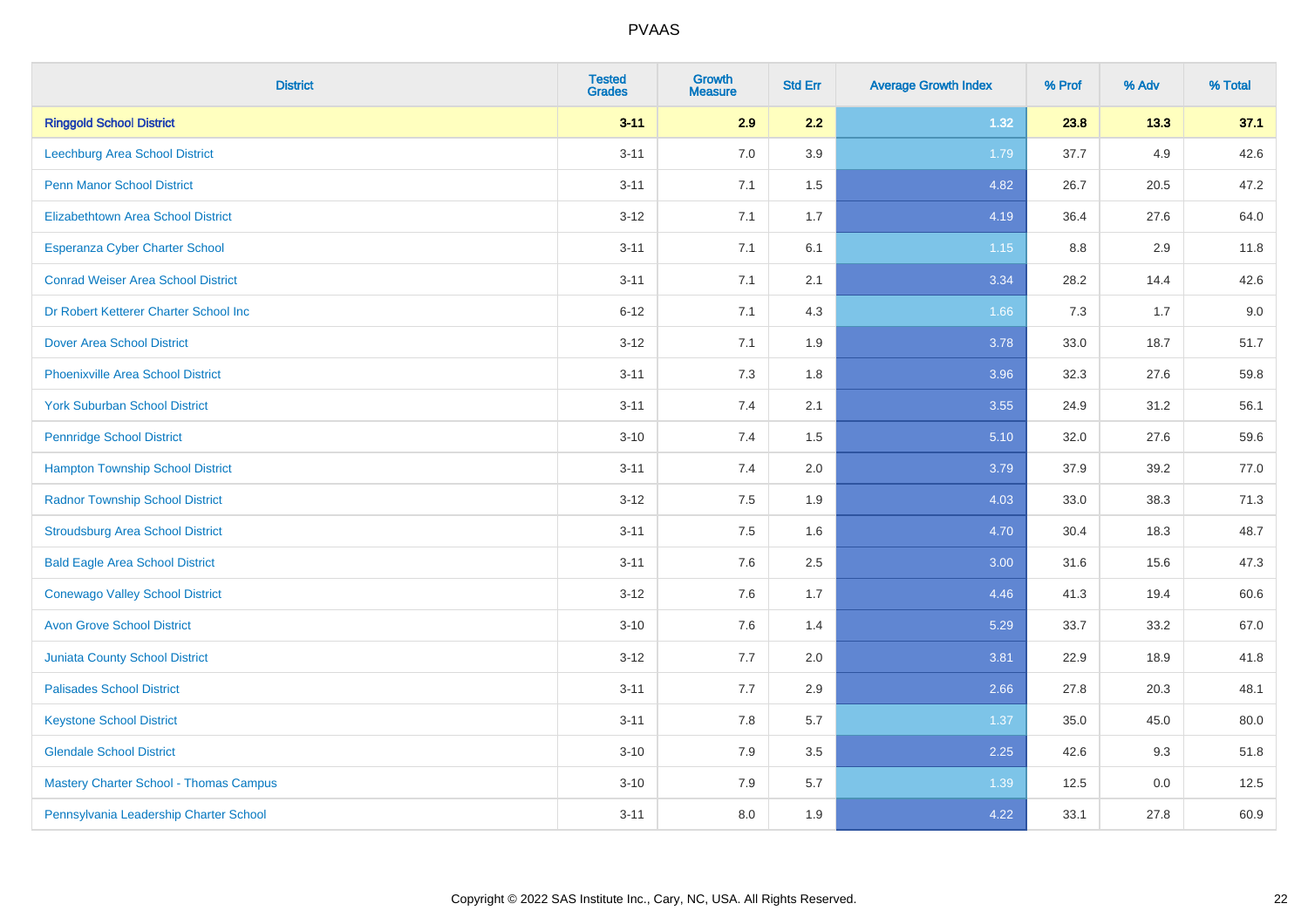| <b>District</b>                                | <b>Tested</b><br><b>Grades</b> | <b>Growth</b><br><b>Measure</b> | <b>Std Err</b> | <b>Average Growth Index</b> | % Prof | % Adv | % Total |
|------------------------------------------------|--------------------------------|---------------------------------|----------------|-----------------------------|--------|-------|---------|
| <b>Ringgold School District</b>                | $3 - 11$                       | 2.9                             | 2.2            | 1.32                        | 23.8   | 13.3  | 37.1    |
| <b>Dallas School District</b>                  | $3 - 11$                       | 8.1                             | 2.1            | 3.87                        | 32.4   | 22.4  | 54.8    |
| <b>Benton Area School District</b>             | $3 - 10$                       | 8.1                             | 4.0            | 2.01                        | 35.7   | 28.6  | 64.3    |
| <b>Cornwall-Lebanon School District</b>        | $3 - 11$                       | 8.2                             | 1.6            | 5.24                        | 28.0   | 20.5  | 48.6    |
| <b>Blue Ridge School District</b>              | $3 - 11$                       | 8.3                             | 3.7            | 2.24                        | 29.6   | 9.3   | 38.9    |
| <b>Fairview School District</b>                | $3 - 11$                       | 8.3                             | 2.4            | 3.43                        | 41.9   | 34.9  | 76.7    |
| <b>Canton Area School District</b>             | $3 - 11$                       | 8.4                             | 2.9            | 2.92                        | 13.8   | 23.0  | 36.8    |
| Northern York County School District           | $3 - 11$                       | 8.4                             | 1.8            | 4.63                        | 24.3   | 23.1  | 47.4    |
| <b>Neshaminy School District</b>               | $3 - 11$                       | 8.6                             | 1.3            | 6.56                        | 31.3   | 23.9  | 55.2    |
| Oil City Area School District                  | $3 - 11$                       | 8.6                             | 2.4            | 3.56                        | 29.1   | 13.1  | 42.2    |
| <b>West Allegheny School District</b>          | $3 - 12$                       | 8.6                             | 2.0            | 4.34                        | 37.3   | 27.2  | 64.5    |
| <b>Lower Moreland Township School District</b> | $3 - 11$                       | 8.7                             | 2.0            | 4.35                        | 38.2   | 33.2  | 71.4    |
| <b>Tredyffrin-Easttown School District</b>     | $3 - 10$                       | 8.7                             | 2.4            | 3.57                        | 35.2   | 35.8  | 71.0    |
| <b>Homer-Center School District</b>            | $3 - 11$                       | 8.8                             | 3.5            | 2.53                        | 38.0   | 17.7  | 55.8    |
| <b>Kane Area School District</b>               | $3 - 10$                       | 8.8                             | 2.9            | 3.07                        | 31.4   | 19.8  | 51.2    |
| <b>Wallenpaupack Area School District</b>      | $3 - 11$                       | $8.8\,$                         | 2.1            | 4.28                        | 28.5   | 18.9  | 47.4    |
| <b>East Penn School District</b>               | $3 - 11$                       | 8.9                             | 1.2            | 7.61                        | 32.8   | 26.4  | 59.2    |
| <b>Spring Cove School District</b>             | $3 - 11$                       | 9.1                             | 2.4            | 3.77                        | 31.8   | 25.4  | 57.1    |
| <b>Millcreek Township School District</b>      | $3 - 11$                       | 9.1                             | 1.4            | 6.61                        | 34.5   | 30.1  | 64.6    |
| <b>Pine-Richland School District</b>           | $3 - 11$                       | 9.3                             | 1.7            | 5.56                        | 42.3   | 35.8  | 78.1    |
| <b>Valley View School District</b>             | $3 - 11$                       | 9.3                             | 2.2            | 4.18                        | 26.6   | 23.1  | 49.7    |
| <b>Kutztown Area School District</b>           | $3 - 12$                       | 9.3                             | 2.8            | 3.34                        | 38.5   | 14.6  | 53.2    |
| <b>Apollo-Ridge School District</b>            | $3 - 12$                       | 9.5                             | 3.0            | 3.23                        | 34.0   | 9.4   | 43.4    |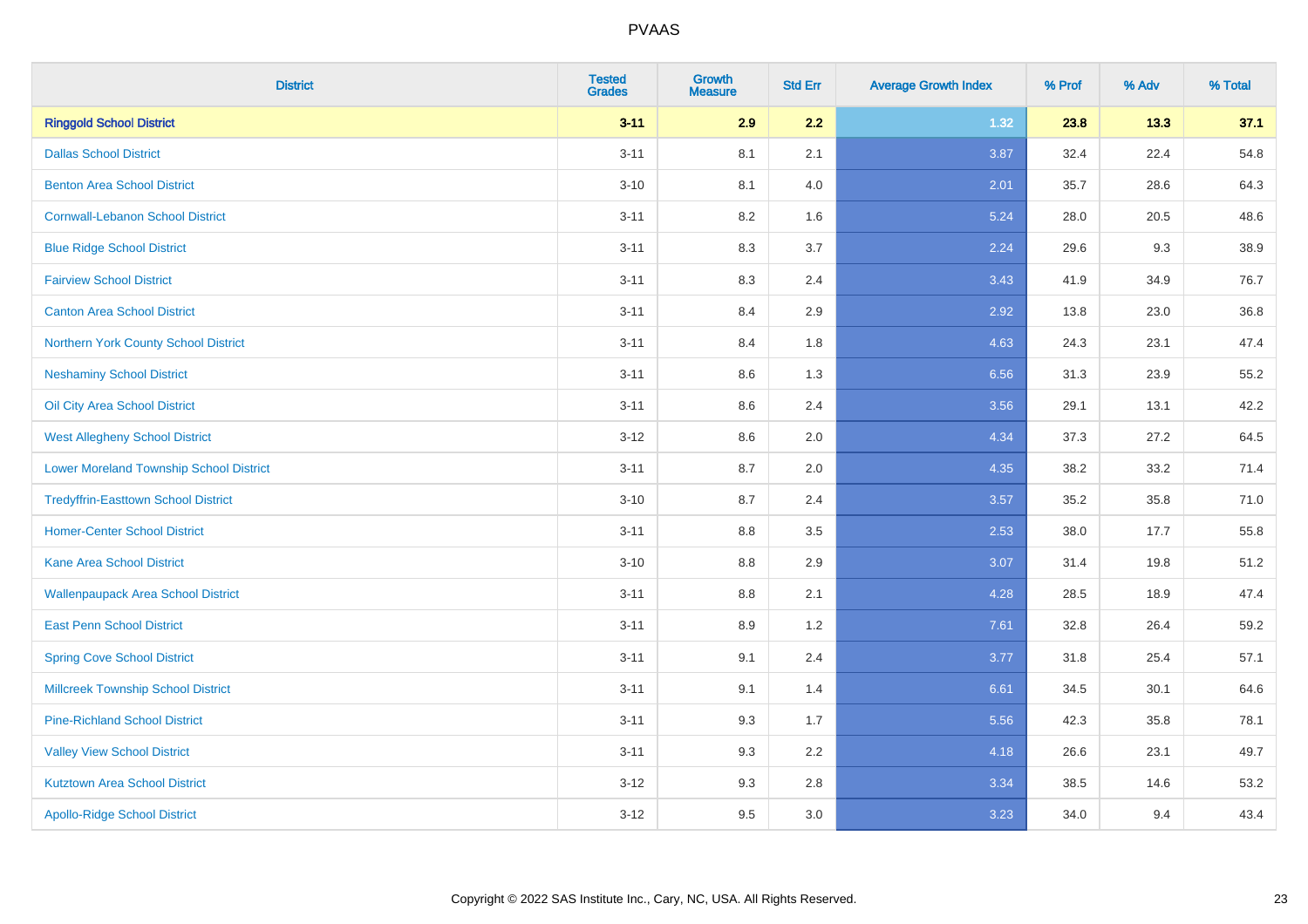| <b>District</b>                          | <b>Tested</b><br><b>Grades</b> | <b>Growth</b><br><b>Measure</b> | <b>Std Err</b> | <b>Average Growth Index</b> | % Prof | % Adv | % Total |
|------------------------------------------|--------------------------------|---------------------------------|----------------|-----------------------------|--------|-------|---------|
| <b>Ringgold School District</b>          | $3 - 11$                       | 2.9                             | 2.2            | 1.32                        | 23.8   | 13.3  | 37.1    |
| <b>Avon Grove Charter School</b>         | $3 - 11$                       | 9.8                             | 3.1            | 3.18                        | 32.4   | 26.0  | 58.4    |
| <b>Armstrong School District</b>         | $3 - 11$                       | 9.8                             | 1.6            | 6.22                        | 32.8   | 24.6  | 57.4    |
| <b>Oswayo Valley School District</b>     | $3 - 12$                       | 9.9                             | 5.1            | 1.93                        | 26.5   | 44.1  | 70.6    |
| <b>Fleetwood Area School District</b>    | $3 - 10$                       | 10.4                            | 2.0            | 5.19                        | 31.7   | 25.8  | 57.5    |
| <b>Warrior Run School District</b>       | $3 - 11$                       | 10.5                            | 2.7            | 3.86                        | 34.1   | 16.8  | 50.9    |
| <b>Manheim Township School District</b>  | $3-12$                         | 10.9                            | 1.5            | 7.51                        | 30.9   | 31.0  | 61.9    |
| <b>Methacton School District</b>         | $3 - 11$                       | 11.0                            | 1.6            | 6.94                        | 36.0   | 33.6  | 69.6    |
| <b>West Perry School District</b>        | $3 - 11$                       | 11.0                            | 2.3            | 4.76                        | 26.9   | 20.5  | 47.4    |
| Lampeter-Strasburg School District       | $3 - 12$                       | 11.0                            | 1.9            | 5.69                        | 35.4   | 32.3  | 67.7    |
| <b>Wilmington Area School District</b>   | $3 - 11$                       | 11.1                            | 3.3            | 3.37                        | 29.8   | 26.2  | 56.0    |
| <b>Belle Vernon Area School District</b> | $3 - 11$                       | 11.1                            | 2.3            | 4.88                        | 31.6   | 25.4  | 57.1    |
| <b>Steel Valley School District</b>      | $3 - 11$                       | 11.1                            | 3.3            | 3.33                        | 34.8   | 10.1  | 44.9    |
| <b>Upper Darby School District</b>       | $3 - 12$                       | 11.2                            | 1.4            | 8.28                        | 23.8   | 11.8  | 35.6    |
| <b>Greenwood School District</b>         | $3 - 11$                       | 11.3                            | 3.6            | 3.14                        | 31.2   | 32.8  | 63.9    |
| <b>Franklin Regional School District</b> | $3 - 11$                       | 11.3                            | 1.8            | 6.13                        | 30.0   | 35.0  | 65.0    |
| <b>Lehighton Area School District</b>    | $3 - 11$                       | 11.4                            | 2.4            | 4.84                        | 30.5   | 24.9  | 55.3    |
| <b>Line Mountain School District</b>     | $3 - 11$                       | 11.7                            | 3.9            | 3.01                        | 40.4   | 42.3  | 82.7    |
| <b>Whitehall-Coplay School District</b>  | $3 - 11$                       | 11.8                            | 1.7            | 7.06                        | 32.3   | 21.7  | 54.0    |
| <b>Indiana Area School District</b>      | $3 - 11$                       | 12.0                            | 2.0            | 5.98                        | 30.0   | 30.4  | 60.3    |
| <b>Blue Mountain School District</b>     | $3 - 10$                       | 12.2                            | 2.1            | 5.81                        | 30.7   | 26.1  | 56.8    |
| <b>Quaker Valley School District</b>     | $3 - 11$                       | 12.2                            | 2.5            | 4.90                        | 39.5   | 26.4  | 65.9    |
| <b>Montrose Area School District</b>     | $3 - 10$                       | 12.3                            | 2.8            | 4.41                        | 37.8   | 28.9  | 66.7    |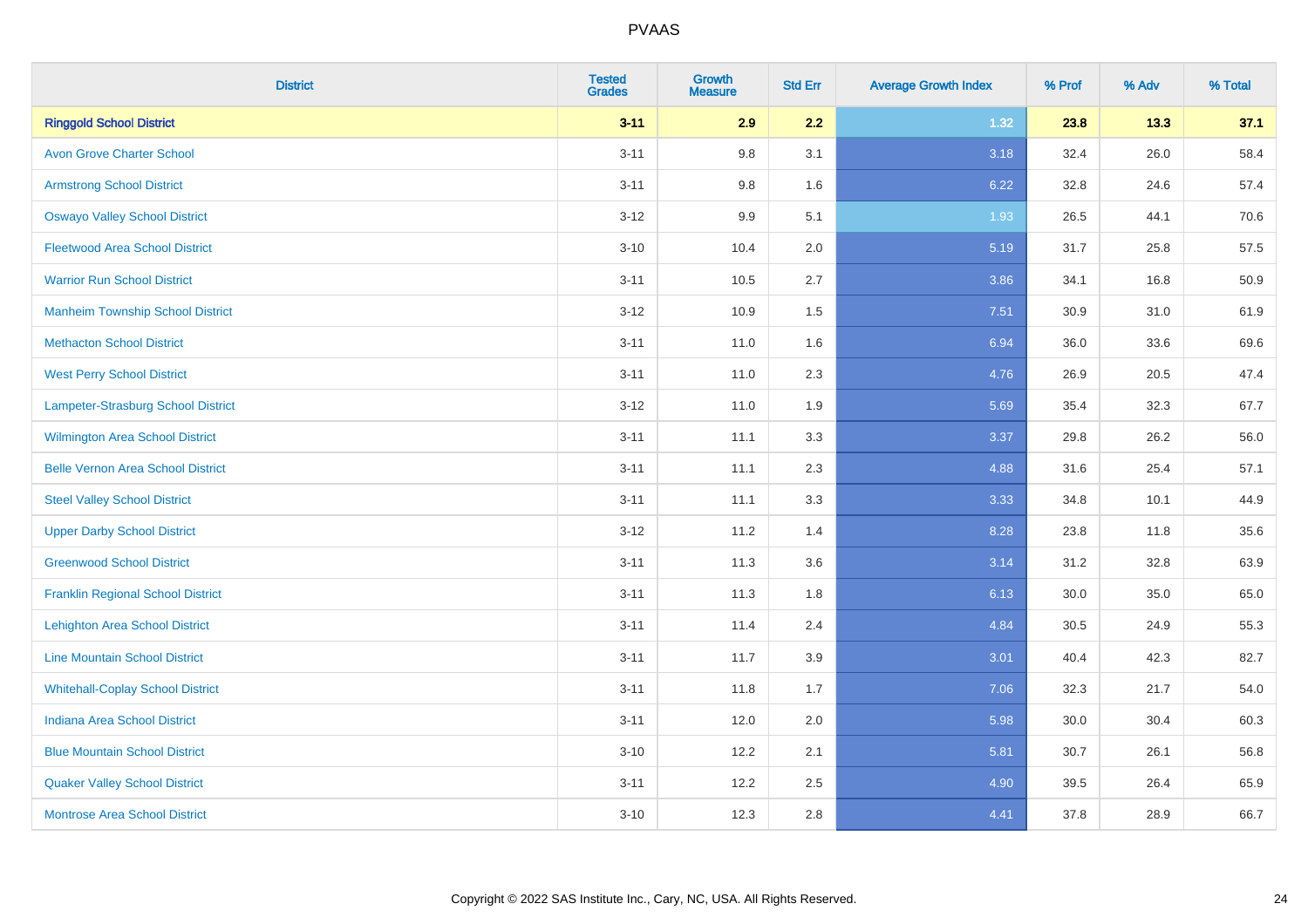| <b>District</b>                                 | <b>Tested</b><br><b>Grades</b> | <b>Growth</b><br><b>Measure</b> | <b>Std Err</b> | <b>Average Growth Index</b> | % Prof | % Adv | % Total |
|-------------------------------------------------|--------------------------------|---------------------------------|----------------|-----------------------------|--------|-------|---------|
| <b>Ringgold School District</b>                 | $3 - 11$                       | 2.9                             | 2.2            | 1.32                        | 23.8   | 13.3  | 37.1    |
| <b>Mifflin County School District</b>           | $3 - 11$                       | 12.3                            | 1.6            | 7.69                        | 35.1   | 15.1  | 50.3    |
| <b>Cocalico School District</b>                 | $3 - 11$                       | 12.3                            | 1.9            | 6.48                        | 28.2   | 32.3  | 60.5    |
| Allegheny-Clarion Valley School District        | $3 - 10$                       | 12.3                            | 4.1            | 3.03                        | 33.3   | 19.0  | 52.4    |
| <b>Manheim Central School District</b>          | $3 - 11$                       | 12.8                            | 2.0            | 6.52                        | 27.8   | 35.4  | 63.2    |
| Pen Argyl Area School District                  | $3 - 12$                       | 12.8                            | 2.5            | 5.10                        | 28.5   | 23.8  | 52.3    |
| <b>Central York School District</b>             | $3 - 12$                       | 12.9                            | 1.5            | 8.64                        | 31.4   | 24.1  | 55.5    |
| <b>Laurel School District</b>                   | $3 - 11$                       | 13.0                            | 3.1            | 4.19                        | 30.3   | 15.7  | 46.1    |
| <b>North Pocono School District</b>             | $3 - 11$                       | 13.1                            | 3.7            | 3.54                        | 31.4   | 33.3  | 64.7    |
| <b>Maritime Academy Charter School</b>          | $3 - 10$                       | 13.2                            | 3.1            | 4.29                        | 24.0   | 1.3   | 25.3    |
| <b>Lakeland School District</b>                 | $3 - 11$                       | 13.3                            | 2.8            | 4.80                        | 22.2   | 21.2  | 43.4    |
| <b>Tuscarora School District</b>                | $3 - 11$                       | 13.4                            | 2.2            | 6.20                        | 37.1   | 26.3  | 63.4    |
| <b>Hempfield School District</b>                | $3 - 11$                       | 13.4                            | 1.3            | 10.53                       | 29.9   | 36.8  | 66.7    |
| <b>Harbor Creek School District</b>             | $3 - 11$                       | 13.4                            | 2.3            | 5.80                        | 34.5   | 40.7  | 75.2    |
| <b>Council Rock School District</b>             | $3 - 11$                       | 13.5                            | 1.1            | 12.27                       | 32.0   | 35.4  | 67.4    |
| <b>Iroquois School District</b>                 | $3 - 11$                       | 13.6                            | 2.8            | 4.83                        | 33.3   | 16.0  | 49.4    |
| <b>Upper Saint Clair School District</b>        | $3 - 11$                       | 13.8                            | 1.8            | 7.86                        | 32.2   | 44.5  | 76.7    |
| <b>Upper Merion Area School District</b>        | $3 - 11$                       | 14.0                            | 2.0            | 7.15                        | 34.4   | 32.6  | 67.0    |
| <b>Hermitage School District</b>                | $3 - 12$                       | 14.0                            | 2.5            | 5.59                        | 34.0   | 27.0  | 61.0    |
| <b>Peters Township School District</b>          | $3 - 11$                       | 14.1                            | 1.7            | 8.16                        | 35.2   | 41.6  | 76.8    |
| Penns Valley Area School District               | $3 - 12$                       | 14.1                            | 2.6            | 5.33                        | 29.6   | 23.3  | 52.9    |
| Capital Area School for the Arts Charter School | $9 - 11$                       | 14.2                            | 4.5            | 3.13                        | 27.5   | 30.0  | 57.5    |
| <b>Agora Cyber Charter School</b>               | $3 - 11$                       | 14.6                            | 2.4            | 6.03                        | 24.7   | 19.5  | 44.2    |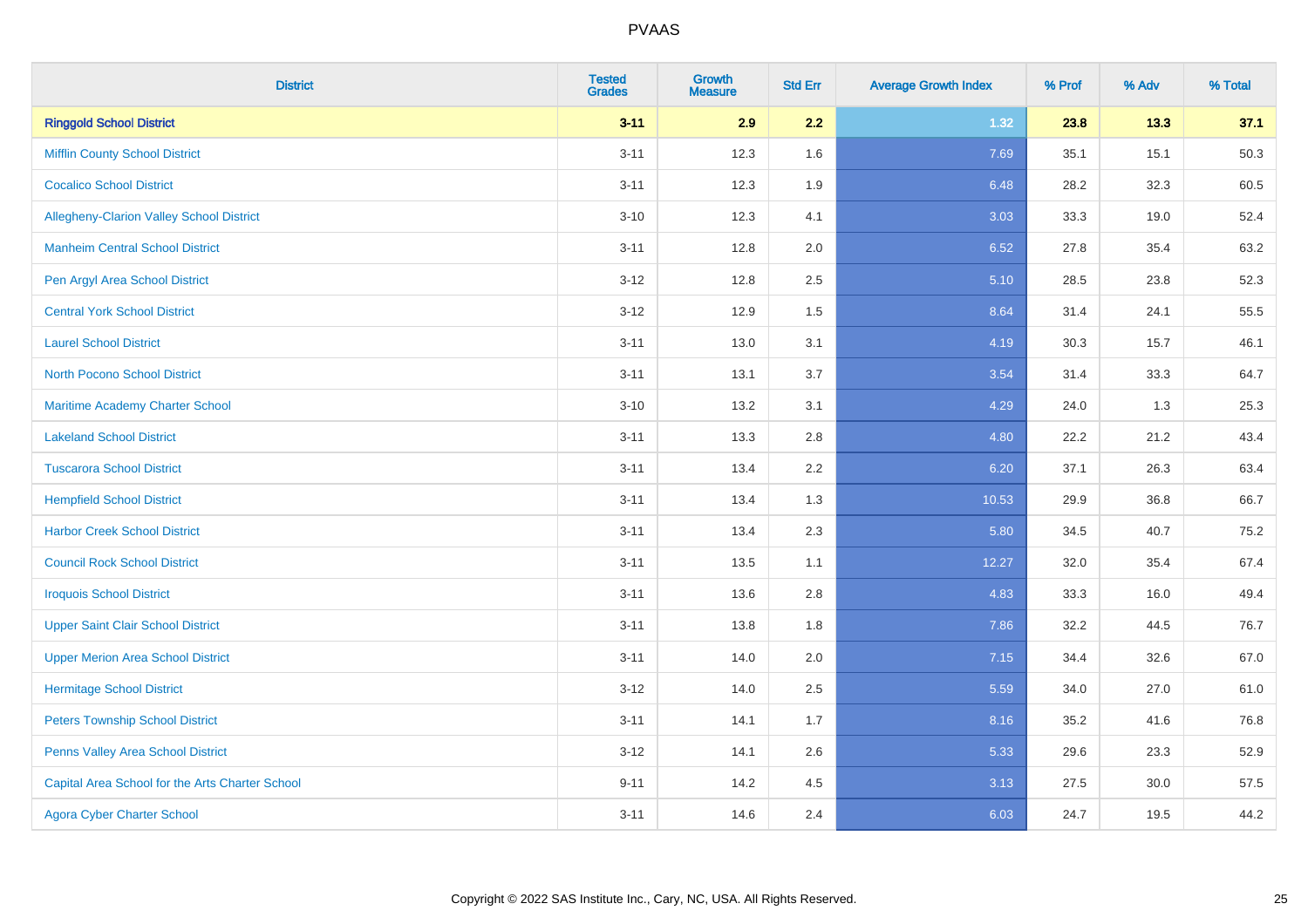| <b>District</b>                               | <b>Tested</b><br><b>Grades</b> | <b>Growth</b><br><b>Measure</b> | <b>Std Err</b> | <b>Average Growth Index</b> | % Prof | % Adv | % Total |
|-----------------------------------------------|--------------------------------|---------------------------------|----------------|-----------------------------|--------|-------|---------|
| <b>Ringgold School District</b>               | $3 - 11$                       | 2.9                             | 2.2            | 1.32                        | 23.8   | 13.3  | 37.1    |
| <b>Coudersport Area School District</b>       | $3 - 11$                       | 14.8                            | 3.4            | 4.33                        | 34.7   | 28.0  | 62.7    |
| <b>Lake-Lehman School District</b>            | $3 - 11$                       | 14.9                            | 2.8            | 5.34                        | 25.8   | 22.5  | 48.3    |
| <b>Southern York County School District</b>   | $3 - 11$                       | 15.5                            | 1.8            | 8.48                        | 37.6   | 29.2  | 66.8    |
| <b>Central Bucks School District</b>          | $3 - 11$                       | 15.5                            | 0.9            | 17.94                       | 34.8   | 41.4  | 76.2    |
| <b>Delaware Valley School District</b>        | $3 - 11$                       | 15.7                            | 1.6            | 9.62                        | 36.7   | 32.1  | 68.8    |
| <b>Punxsutawney Area School District</b>      | $3 - 11$                       | 15.8                            | 2.7            | 5.83                        | 18.6   | 29.0  | 47.6    |
| <b>Unionville-Chadds Ford School District</b> | $3 - 11$                       | 15.8                            | 1.7            | 9.12                        | 31.2   | 48.0  | 79.2    |
| Palmyra Area School District                  | $3 - 11$                       | 16.2                            | 1.8            | 9.02                        | 38.8   | 34.0  | 72.8    |
| <b>Upper Dauphin Area School District</b>     | $3 - 11$                       | 16.5                            | 5.1            | 3.26                        | 37.5   | 26.8  | 64.3    |
| <b>Spring-Ford Area School District</b>       | $3 - 11$                       | 16.6                            | 1.2            | 14.02                       | 30.4   | 45.3  | 75.7    |
| <b>West Branch Area School District</b>       | $3 - 11$                       | 17.0                            | 3.3            | 5.20                        | 47.1   | 19.1  | 66.2    |
| North Penn School District                    | $3 - 11$                       | 17.6                            | 1.0            | 17.53                       | 30.8   | 35.7  | 66.4    |
| <b>Fox Chapel Area School District</b>        | $3 - 11$                       | 17.6                            | 1.9            | 9.47                        | 22.9   | 52.0  | 74.9    |
| <b>Pequea Valley School District</b>          | $3 - 11$                       | 18.0                            | 3.1            | 5.74                        | 29.2   | 37.5  | 66.7    |
| North Allegheny School District               | $3 - 11$                       | 18.0                            | 1.3            | 14.25                       | 30.5   | 42.9  | 73.4    |
| <b>Danville Area School District</b>          | $3 - 11$                       | 18.4                            | 2.6            | 7.19                        | 32.0   | 46.1  | 78.1    |
| <b>Souderton Area School District</b>         | $3 - 11$                       | 18.5                            | 1.4            | 12.86                       | 39.2   | 31.2  | 70.4    |
| <b>Cumberland Valley School District</b>      | $3 - 12$                       | 18.6                            | 1.2            | 15.79                       | 31.3   | 39.2  | 70.5    |
| <b>Lower Merion School District</b>           | $3 - 11$                       | 18.9                            | 1.2            | 15.42                       | 29.4   | 48.6  | 78.0    |
| <b>Saucon Valley School District</b>          | $3 - 11$                       | 18.9                            | 2.2            | 8.48                        | 26.0   | 39.6  | 65.6    |
| <b>Berlin Brothersvalley School District</b>  | $3 - 11$                       | 19.6                            | 4.0            | 4.93                        | 28.3   | 41.3  | 69.6    |
| <b>Dallastown Area School District</b>        | $3 - 11$                       | 19.9                            | 1.4            | 14.14                       | 36.8   | 34.2  | 71.0    |